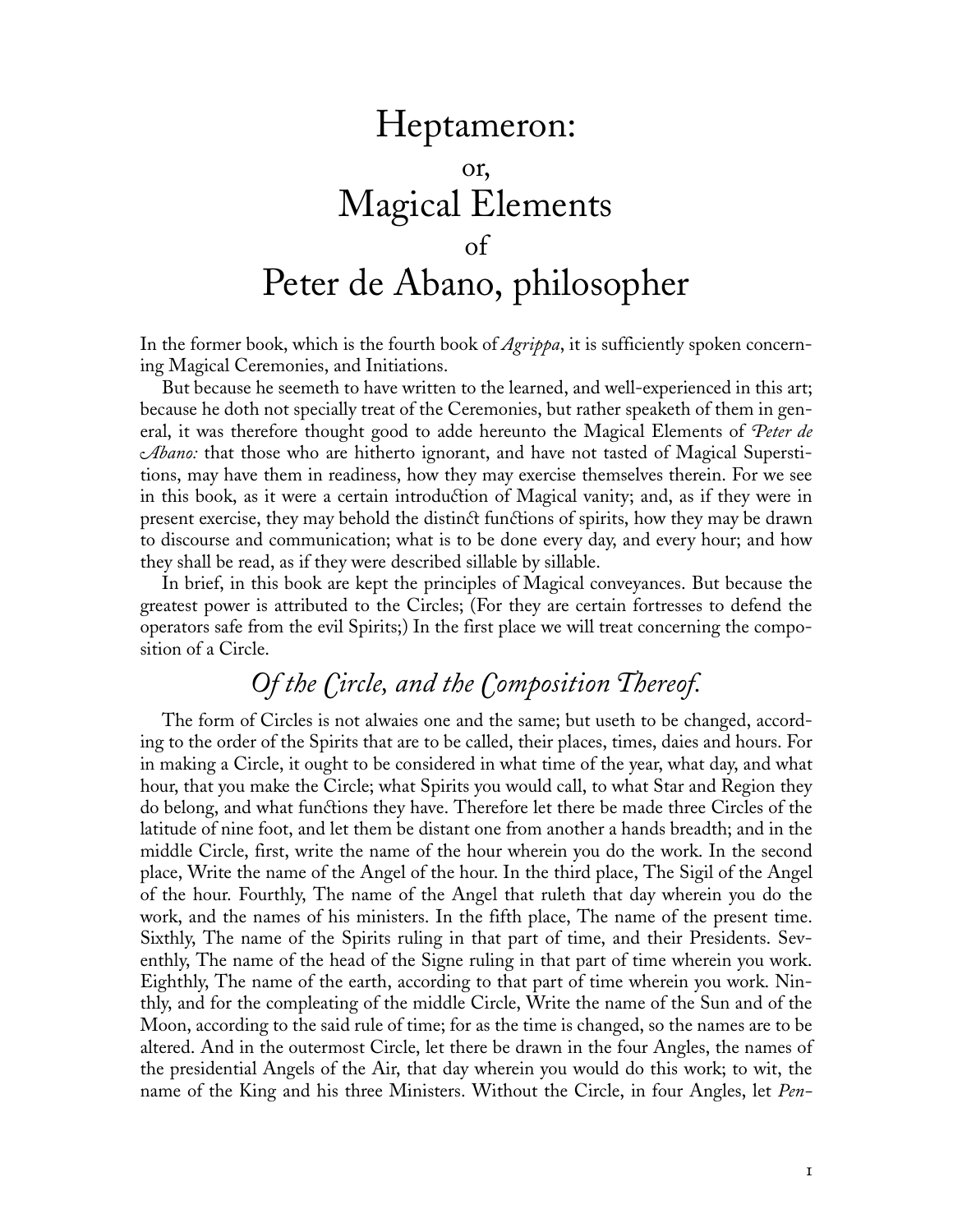*tagones* be made. In the inner Circle let there be written four divine names with crosses interposed in the middle of the Circle; to wit, towards the East let there be written *Alpha*, and towards the West let there be written *Omega;* and let a cross divide the middle of the Circle. When the Circle is thus finished, according to the rule now before written, you shall proceed.

# *Of the Names of the Hours, and the Angels ruling them.*

It is also to be known, that the Angels do rule the hours in a successive order, according to the course of the heavens, and Planets unto which they are subject; so that that Spirit which governeth the day, ruleth also the first hour of the day; the second from this governeth the second hour; the third; the third hour, and so consequentkly: and when seven Planets and hours have made their revolution, it returneth again to the first which ruleth the day. Therefore we shall first speak of the names of the hours.

| Hours of the day. | Hours of the night. |
|-------------------|---------------------|
| $1.$ Yayn.        | 1. Beron.           |
| 2. Janor.         | 2. Barol.           |
| 3. Nasnia.        | 3. Thanu.           |
| 4. Salla.         | 4. Athir.           |
| 5. Sadedali.      | 5. Mathon.          |
| 6. Thamur.        | 6. Rana.            |
| 7. Ourer.         | 7. Netos.           |
| 8. Thamic.        | 8. Tafrac.          |
| 9. Neron.         | 9. Sassur.          |
| 10. Jayon.        | $10.$ Aglo.         |
| 11. Abai.         | 11. Calerna.        |
| 12. Natalon.      | 12. Salam.          |

Of the names of the Angels and their Sigils, it shall be spoken in their proper places. Now let us take a view of the names of the times. A year therefore is fourfold, and is divided into the Spring, Summer, Harvest and Winter; the names whereof are these.

| The Spring. | Talvi.    |
|-------------|-----------|
| The Summer. | Casmaran. |
| Autumne.    | Ardarael. |
| Winter.     | Farlas.   |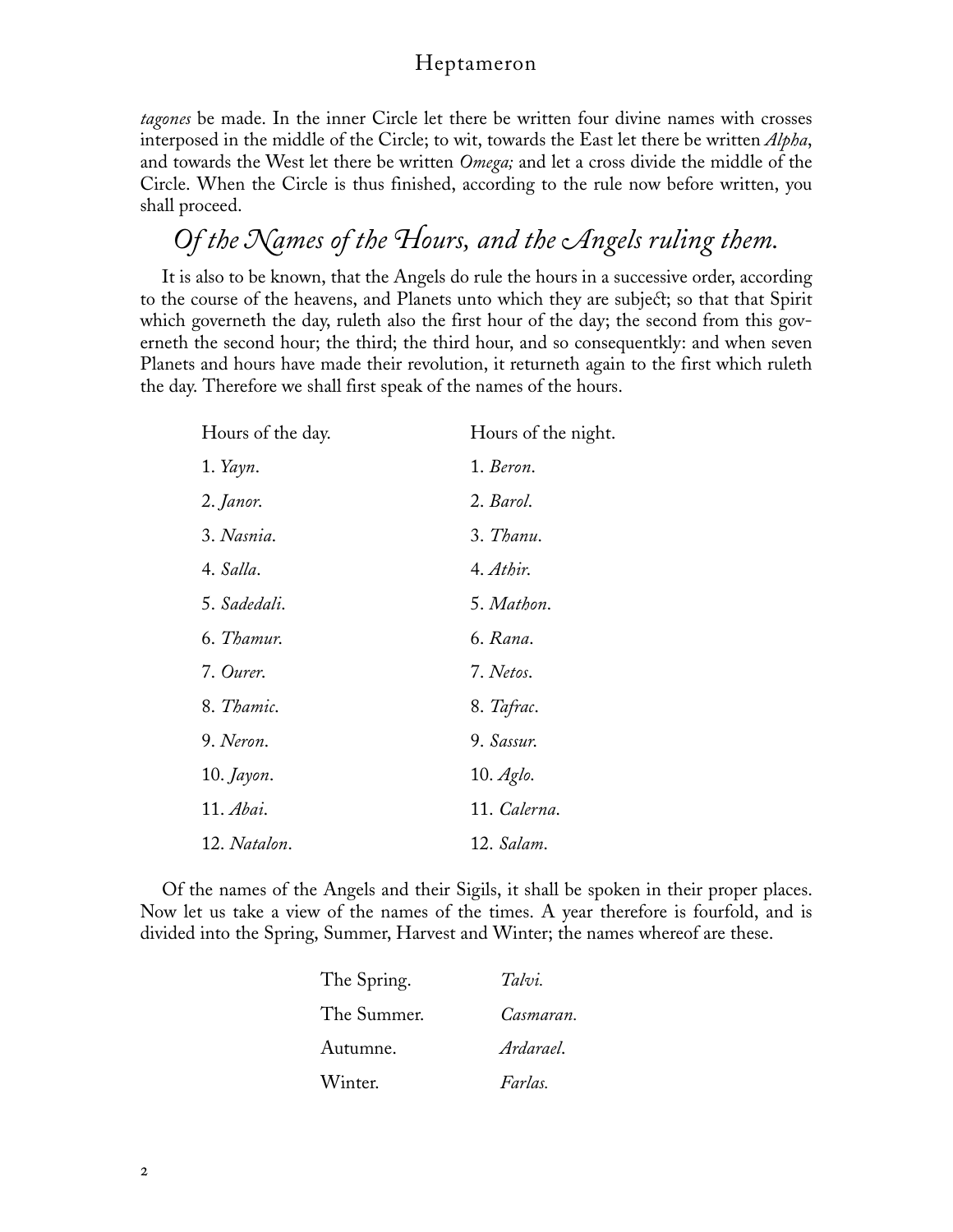|                      |                  | THE ANGELS OF THE SPRING.                    |  |
|----------------------|------------------|----------------------------------------------|--|
| Caratasa.            |                  |                                              |  |
| Core.                |                  |                                              |  |
| Amatiel.             |                  |                                              |  |
| Commissoros.         |                  |                                              |  |
|                      |                  |                                              |  |
|                      |                  | THE HEAD OF THE SIGNE OF THE SPRING.         |  |
| Spugliguel.          |                  |                                              |  |
|                      |                  |                                              |  |
|                      |                  | THE NAME OF THE EARTH IN THE SPRING.         |  |
| Amadai.              |                  |                                              |  |
|                      |                  |                                              |  |
|                      |                  |                                              |  |
|                      |                  | THE NAMES OF THE SUN AND MOON IN THE SPRING. |  |
|                      |                  |                                              |  |
|                      |                  | The Sun. The Moon.                           |  |
|                      | Abraym. Agusita. |                                              |  |
|                      |                  |                                              |  |
|                      |                  | THE ANGELS OF THE SUMMER.                    |  |
|                      |                  |                                              |  |
| Gargatel.<br>Tariel. |                  |                                              |  |
| Gaviel.              |                  |                                              |  |
|                      |                  |                                              |  |
|                      |                  |                                              |  |
|                      |                  | THE HEAD OF THE SIGNE OF THE SUMMER.         |  |
| Tubiel.              |                  |                                              |  |
|                      |                  |                                              |  |
|                      |                  | THE NAME OF THE EARTH IN SUMMER.             |  |
| Festativi.           |                  |                                              |  |
|                      |                  |                                              |  |
|                      |                  | THE NAMES OF THE SUN AND MOON IN SUMMER.     |  |
|                      |                  |                                              |  |
|                      |                  | The Sun. The Moon.                           |  |
|                      |                  | Athemay. Armatus.                            |  |
|                      |                  |                                              |  |
|                      |                  |                                              |  |
|                      |                  | THE ANGELS OF AUTUMNE.                       |  |
| Tarquam.             |                  |                                              |  |
| Guabarel.            |                  |                                              |  |
|                      |                  |                                              |  |
|                      |                  | THE HEAD OF THE SIGNE OF AUTUMNE.            |  |
| Tarquaret.           |                  |                                              |  |
|                      |                  |                                              |  |
|                      |                  | THE NAME OF THE EARTH IN AUTUMNE.            |  |
| Rabianara.           |                  |                                              |  |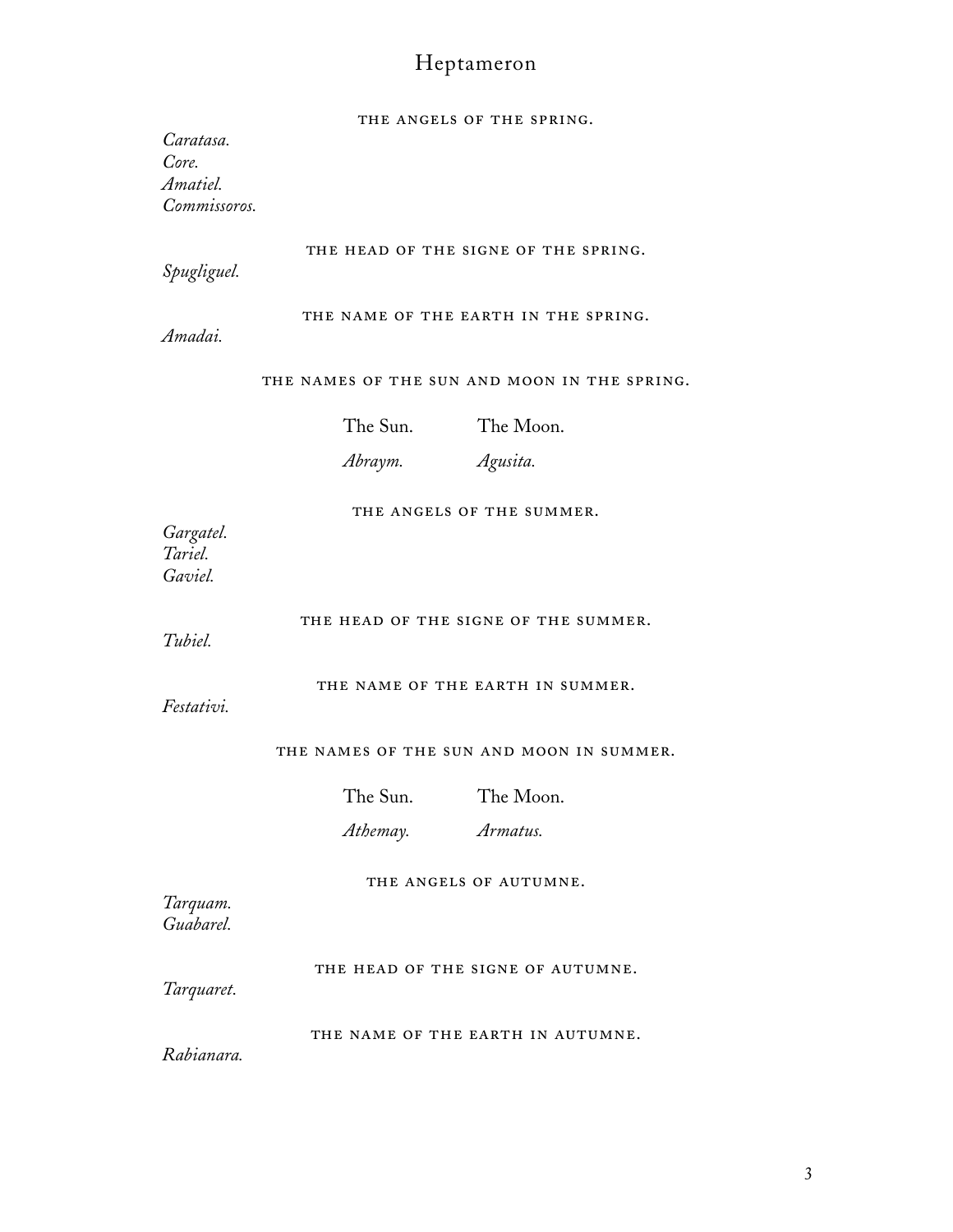the names of the sun and moon in autumne.

|                      | The Sun.  | The Moon.                        |  |
|----------------------|-----------|----------------------------------|--|
|                      | Abragini. | Matasignais.                     |  |
| Amabael.<br>Ctarari. |           | THE ANGELS OF WINTER.            |  |
|                      |           | THE HEAD OF THE SIGNE OF WINTER. |  |

*Altarib.*

THE NAME OF THE EARTH IN WINTER.

*Geremiah.*

the names of the sun and moon in winter.

The Sun. The Moon. *Commutaff.* Affaterim.

## *The Consecrations and Benediions: and first of the Benediion of the Circle.*

When the Circle is ritely perfected, sprinkle the same with holy or purging water, and say, *Thou shalt purge me with hysop, (O Lord,) and I shall be clean: Thou shalt wash me, and I shall be whiter then snow.* 

## *The Benediion of perfumes.*

T*he God of Abraham, God of Isaac, God of Jacob, bless here the creatures of these kindes, that they may fill up the power and vertue of their odours; so that neither the enemy, nor any false imagination, may be able to enter into them: through our Lord Jesus Christ,* &c. Then let them be sprinkled with holy water.

## *The Exorcisme of the fire upon which the perfumes are to be put.*

The fire which is to be used for suffumigations, is to be in a new vessel of earth or iron; and let it be exorcised after this manner. *I exorcise thee, O thou creature of fire, by him by whom all things are made, that forthwith thou cast away every phantasme from thee, that it shall not be able to do any hurt in any thing.* Then say, *Bless, O Lord, this creature of fire, and sanifie it, that it may be blessed to set forth the praise of thy holy name, that no hurt may come to the Exorcisers or Speators: through our Lord Jesus Christ,* &c.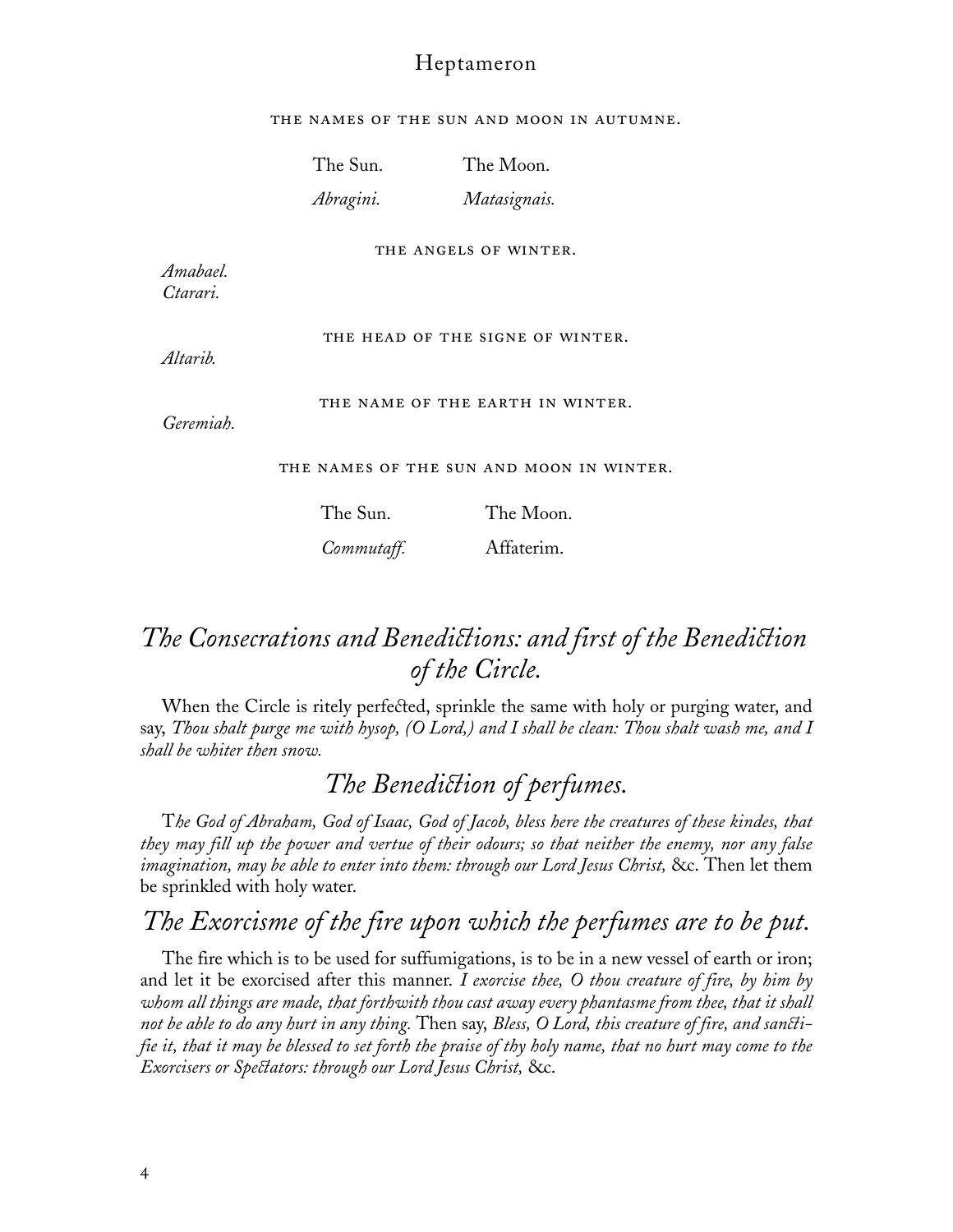

## *Of the Garment and Pentacle.*

Let it be a Priests Garment, if it can be had, let it be of linen, and clean. Then take this Pentacle made in the day and hour of *Mercury*, the Moon increasing, written in parchment made of a kids skin. But first let there be said over it the Mass of the holy Ghost, and let it be sprinkled with water of baptism.

## *An Oration to be said, when the Vesture is put on.*

A*ncor, Amacor, Amides, Theodonias, Anitor, by the merits of thy Angel, O Lord, I will put on the Garments of Salvation, that this which I desire I may bring to effe: through thee the most holy Adonay, whose kingdom endureth for ever and ever. Amen.*

# *Of the manner of working.*

Let the *Moon* be increasing and equal, if it may then be done, and let her not be combust.

The Operator ought to be clean and purified by the space of nine daies before the beginning of the work, and to be confessed, and receive the holy Communion. Let him have ready the perfume appropriated to the day wherein he would perform the work. He ought also to have holy water from a Priest, and a new earthen vessel with fire, a Vesture and a Pentacle; and let all these things be rightly and duly consecrated and prepared. Let one of the servants carry the earthen vessel full of fire, and the perfumes, and let another bear the book, another the Garment and Pentacle, and let the master carry the Sword;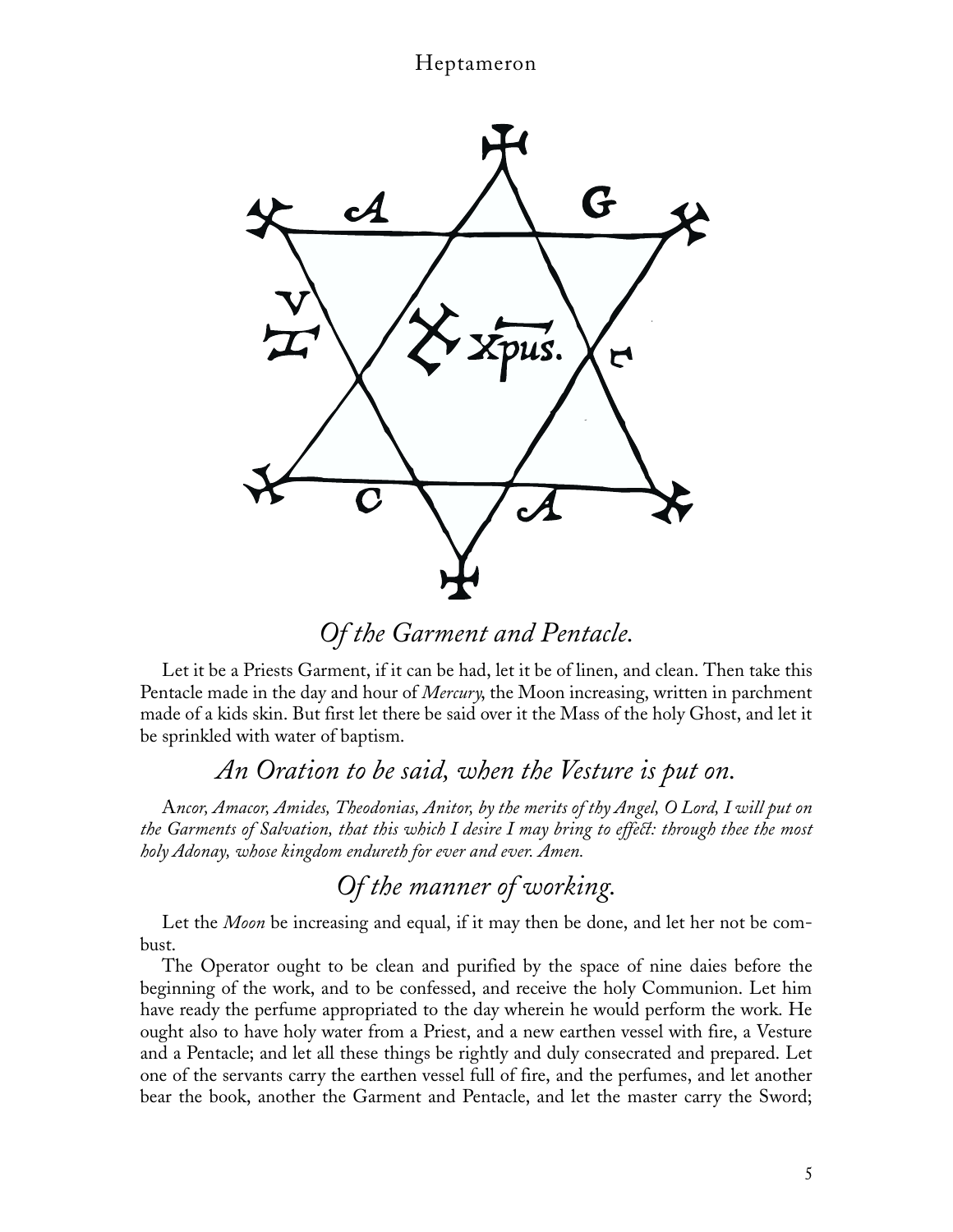over which there must be said one mass of the Holy Ghost; and on the middle of the Sword, let there be written this name *Agla* +, and on the other side thereof, this name + *On* +. And as he goeth to the consecrated place, let him continually read Letanies, the servants answering. And when he cometh to the place where he will erect the Circle, let him draw the lines of the Circle, as we have before taught: and after he hath made it, let him sprinkle the Circle with holy water, saying, *Asperges me Domine,* &c. [Wash me O Lord, &c.]

The Master therefore ought to be purified with fasting, chastity, and abstinency from all luxury the space of three whole dayes before the day of the operation. And on the day that he would do the work, being clothed with pure garments, and furnished with Pentacles, Perfumes, and other things necessary hereunto, let him enter the Circle, and call the Angels from the four parts of the world, which do govern the seven Planets the seven dayes of the week, Colours and Metals; whose name you shall see in their places. And with bended knees invocating the said Angels particularly, let him say, *O Angels supradii, estote adjutores meæ petitioni, & in adjutorium mihi, in meis rebus & petitionibus.* 

Then let him call the Angels from the four parts of the world, that ruke the Air the same day wherein he doth the work or experiment. And having implored specially all the Names and Spirits written in the Circle, let him say, *O vos omnes, adjuro atque contestor per sedem Adonay, per Hagios, ò Theos, Ischyros, Athanatos, Paracletos, Alpha & Omega, & per hæc tria nomina secreta, Agla, On, Tetragrammaton, quòd hodie debeatis adimplere quod cupio.* 

These things being performed, let him read the Conjuration assigned for the day wherein he maketh the experiments, as we have before spoken; but if they shall be partinacious and refractory, and will not yield themselves obedient, neither to the Conjuration assigned to the day, nor to the prayers before made, then use the Conjurations and Exorcismes following.

## *An Exorcisme of the Spirits of the Air.*

N*os fai ad imaginem Dei, & ejus fai voluntate, per potentissimum & corroboratum nomen Dei El, forte & admirabile vos exorcizamus* (here he shall name the Spirits he would have appear, of what order soever they be) *& imperamus per eum qui dixit, & faum est, & per omnia nomina Dei, & per nomen Adonay, El, Elohim, Elohe, Zebaoth, Elion, Escerchie, Jah, Tetragrammaton, Sadai, Dominus Deus, excelsus, exorcizamus vos, atque potenter imperamus, ut appareatis statim nobis hic juxta Circulum in pulchra forma, videlicet humana, & sine deformitate & tortuositate aliqua. Venite vos omnes tales, quia vobis imperamus, per nomen Y & V quod Adam audivit, & locutus est: & per nomen Dei Agla, quod Loth audivit, & faus salvus cum sua familia: & per nomen Joth, quod Jacob audivit ab Angelo secum luantes, & liberatus est de manu fratris sui Esau:* and by the name *Anephexeton, quot Aaron audivit, & loquens, & sapiens faus est: & per nomen Zebaoth, quod Moses nominavit, & omnia flumina & paludes de terra Ægypti, versæ fuerunt in sanguinem: & per nomen Ecerchie Oriston, quod Moses nominavit, & omnes flu vis ebullierunt ranas, & ascenderunt in domos Ægyptiorum, omnia destruentes: & per nomen Elion, quod Moses nominavit, & fuit grando talis, qualis non fuit ab initio mundi: & per nomen Adonay, quod Moses nominavit, & fuerunt locusta, & apparuerunt super terram Ægyptiorum, & comederunt quæ residua erant grandint: & per nomen Schemes amathia, quod Joshua vocavit, & remoratus est Sol cursum: & per nomen Alpha & Omega, quod Daniel nominavit, & destruxit Beel, & Draconem interferit: & in nomine Emmanuel, quod tres pueri, Sidrach, Misach & Abednago, in camino ignis ardentis, cantaverunt, & liberati*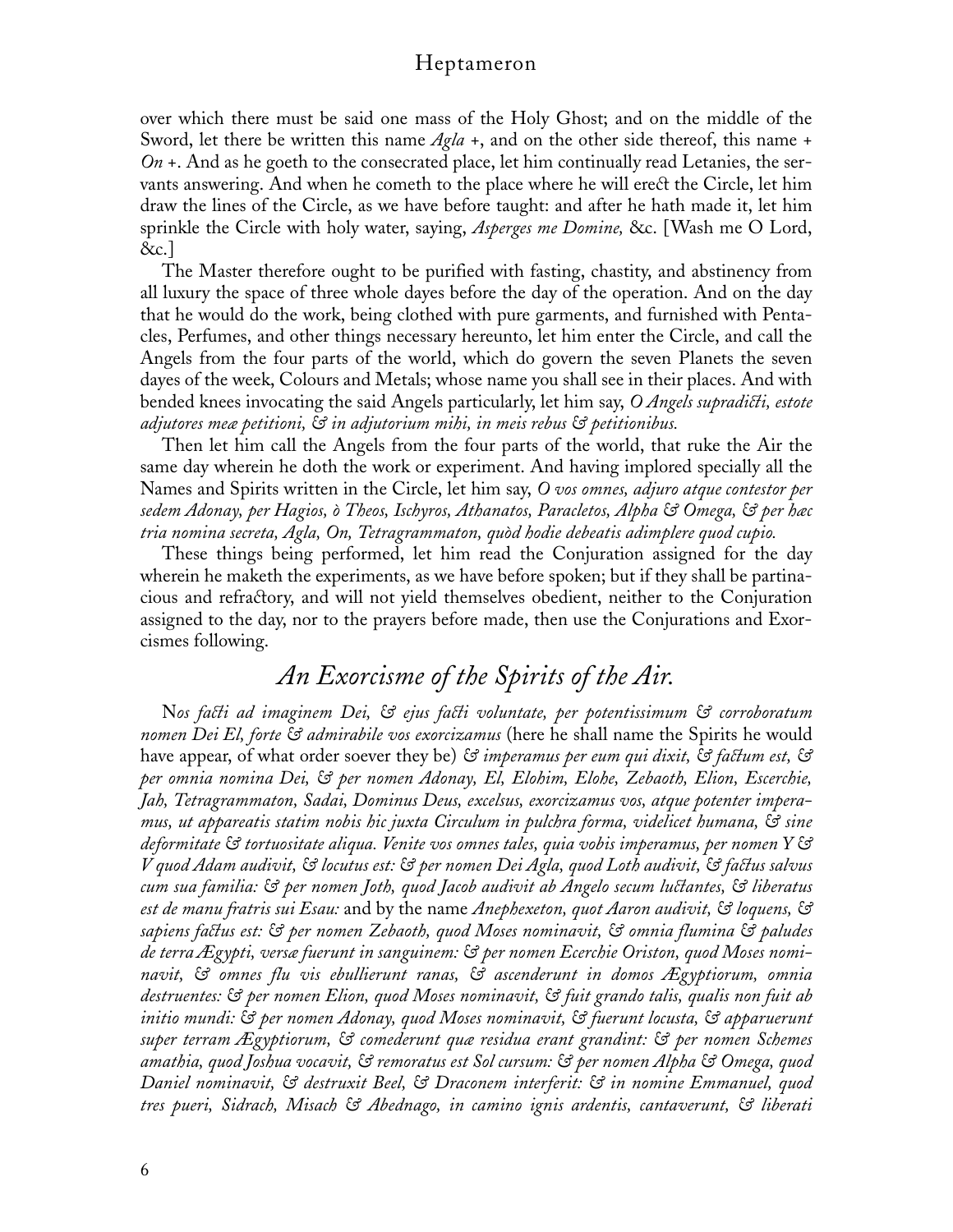*fuerunt: & per nomen Hagios, & sedem Adonay, & per ò Theos, Iscytos, Athanatos, Paracletus; & per hæc tria secreta nomina, Agla, On, Tetragrammaton, adjuro, contestor, & per hæc nomina, & per alia nomina Domini nostri Dei Omnipotentis, vivi & veri, vos qui vestra culpa de Coelis ejei fuistis usque ad infernum locum, exorcizamus, & viriliter imperamus, per eum qui dixit, & faum est, cui omnes obediunt creaturæ, & per illud tremendum Dei judicium: & per mare omnibus incertum, vitreum, quod est amte conspeum divinæ majestatis gradiens, & potestiale: & per quatuor divina animalia T. aniè sedem divinæ majesta is gradientia, & oculos antè & retrò habentia: & per ignem ante ejus thronum circumstantem: & per sanos Angelos Cælorum, T. & per eam quæ Ecclesia Dei nominatur: & per summam sapientiam Omnipotentis Dei viriliter exorcizamus, ut nobis hic ante Circulum appareatis, ut faciendam nostram voluntatem, in omnibus prout placuerit nobis: per sedem Baldachiæ, & per hoc nomen Primeumaton, quod Moses nominavit, & in cavernis abyssi fuerunt profundati vel absorpti, Datan, Corah & Abiron: & in virtute istius nominis Primeumaton, tota Coeli militia compellente, maledicimus vos, privamus vos omni officio, loco & gaudio vestro, esque in profundum abyssi, & usque ad ultimum diem judicii vos ponimus, & relegamus in ignem æternum, & in stagnum ignis & sulphuris, nisi statim appareatis hic coram nobis, inte Circulum, ad faciendum voluntatem nostram. In omnibus venite per hæc nomina, Adonay Zebaoth, Adonay, Amioram. Venite, venite, imperat vobis Adonay, Saday, Rex regum potentissimus & tremendissimus, cujus vires nulla subterfugere potest creatura vobis pertinacissimis futuris nisi obedieritis, & appareatis ante hunc Circulum, affabiles subito, tandem ruina flebilis miserabilisque, & ignis perpetuum inextinguibilis vos manet. Venite ergo in nomine Adonay Zebaoth, Adonay Amioram: venite, venite, quid tardatis? festinate imperat vobis Adonay, Saday, Rex regum, El, Aty, Titeip, Azia, Hyn, Jen, Minosel, Achadan: Vay, Vaa, Ey, Haa, Eye, Exe, à, El, El, El, à, Hy, Hau, Hau, Hau, Va, Va, Va, Va.*

## *A Prayer to God, to be said in the four parts of the world, in the Circle.*

A *Morule, Taneha, Latisten, Rabur, Taneha, Latisten. Escha, Aladia, Alpha & Omega, Leyste, Oriston, Adonay: O my most merciful heavenly Father, have mercy upon me, although a sinner; make appear the arm of thy power in me this day (although thy unworthy child) against these obstinate and pernicious Spirits, that I by thy will may be made a contemplator of thy divine works, and may be illustrated with all wisdom, and alwaies worship and glorifie thy name. I humbly implore and beseech thee, that these Spirits which I call by thy judgement, may be bound and constrained to come, and give true and perfe answers to those things which I shall ask them, and that they may declare and shew unto us those things which by me or us shall be commanded them, not hurting any creature, neither injuring nor terrifying me or my fellows, nor hurting any other creature, and affrighting no man; but let them be obedient to my requests, in all these things which I command them.* Then let him stand in the middle of the Circle, and hold his hand towards the Pentacle, and say, *Per Pentaculum Salomonis advocavi, dent mihi responsum verum.*

Then let him say, *Beralanensis, Baldachiensis, Paumachiæ & Apologiæ sedes, per Reges potestaiesiá magnanimas, ac principes præpotentes, genio Liachidæ, ministri tartareæ sedes: Primac, hic princeps sedis Apologiæ nona cohorte: Ego vos invoco, & invocando vos conjure, atque supernæ Majestatis munitus virtute, potenter impero, per eum qui dixit, & faum est, & cui obediunt omnes creaturæ: & per hoc nomen ineffabile, Tetragrammaton* xnxv *Jehovah, in quo est plasmatum omne seculum, quo audito elementa corruunt, aër concutitur, mare retrograditur,*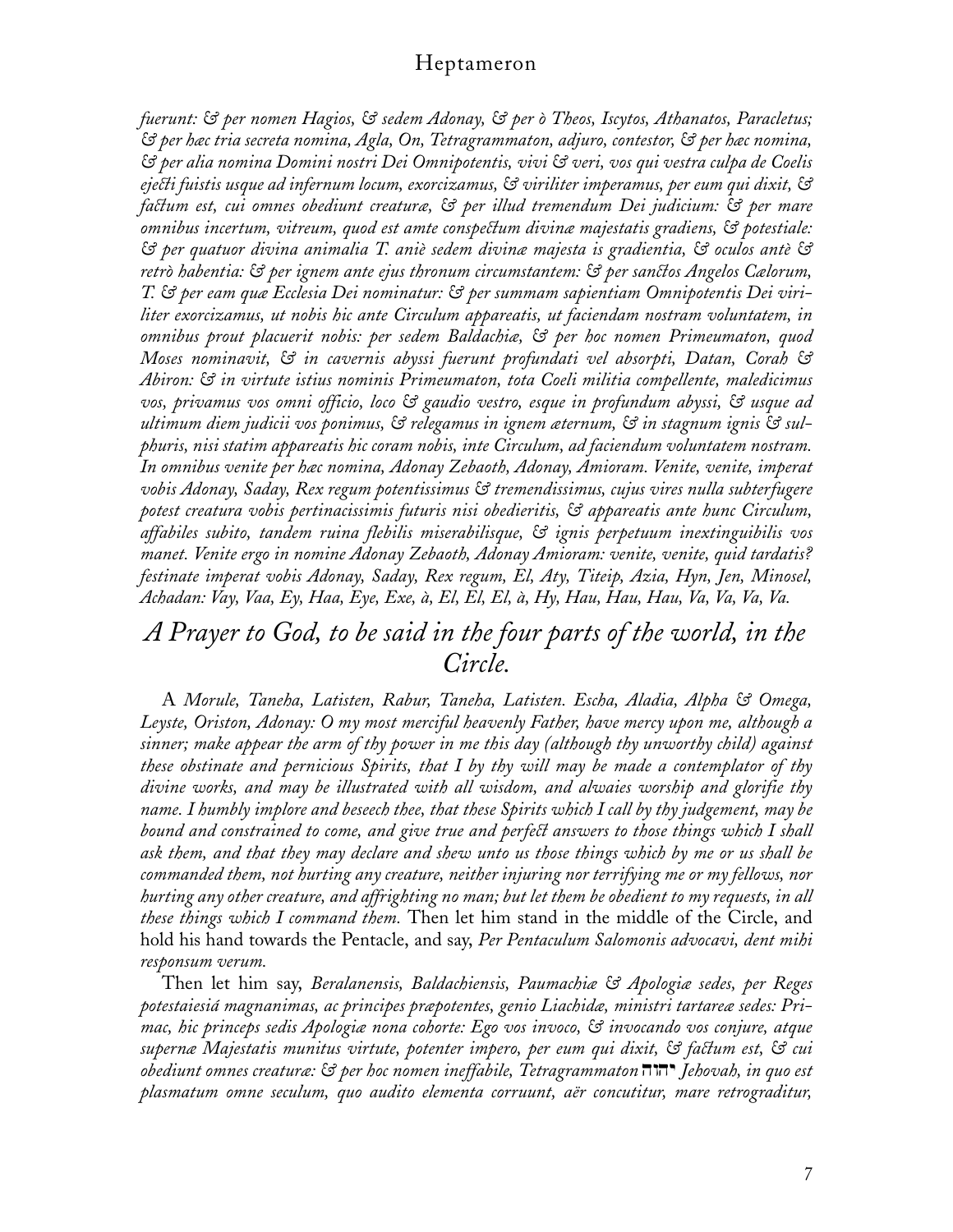*ignis extinguitur, tera tremit, omnesque exercitus Coelestium, Terrestrium, & Infernorum tremunt, turbantur & corruunt: quatenus citò & sine mora & omni occasione remota, ab universis mundi partibus veniatis, & rationabiliter de omnibus quæcunque interrogavero, respondeatis vos, & veniatis pacifice, visibiles, & affabiles: nunc & sine mora manifestantes quod cupimus: conjurati per nomen æterni vivi & veri Dei Helioren, & mandata nostra per ficientes, persistentes semper usque ad finem, & intentionem meam, visibiles nobis, & affabiles, clara voce nobis, intelligibile, & sine omni ambiguitate.* 

# *Visions and Apparitions.*

Q*uibus ritè perais, apparebunt infinitæ visiones, & phantasmata pulsantia organa & omnis generis instrumenta musica, idque sit à spiritibus, ut terrore compulsi socii abeant à Circulo, quia nihil adversus migistrum possunt. Post hæc videbis infinitos sagittarios cum infinita multitudine bestiarum horribilem: quæ ita se componunt, ac si vellent devorare socios: & tamen nil timeant. Tunc Sacerdos sive Magister, adhibent manum Pentaculo, dicat: Fugiat hinc iniquitas vestra, virtute vexilli Dei.*

*Et tunc Spiritus obedire migistro coguntur, & socii nil amilius videbunt.*

Then let the Exorcist say, stretching out his hand to the Pentacle, *Ecce Pentaculum Salomonis, quod ante vestram adduxi præsentiam: ecce personam exorcizatoris on medio Exorcismi, qui est optimà à Deo munitus, intrepidus, providus, qui viribus potens vos exorcizando invocavit & vocat. Venite ergo cum festinotione in virtute nominum istorum, Aye, Saraye, Aye, Saraye, Aye Saraye, ne differatis venire, per nomina æterna Dei vivi & veri Eloy, Archima, Rabur: & per hoc præsens Pentaculum, quod super vos potenter imperat: & per virutem coelestium Spirituum dominorum vestrorum: & per personam exorcizatoris, conjurati, festinati venire & obedire præceptori vestro, qui vocatur Oinomos. Hisperais, sibiles in quatuor angulis mundi. Et videbis immediate magnos motus: & cum videris, dicas: Quid tardatis? quid moramini? quid fais? præparate vos & obedite præceptori vesto, in nomine Domini Bathat, vel Vachat super Abrac ruens, super veniens, Abeor super Aberer.* 

*Tunc immediatè venient in sua forma propria. Et quando videbis eos juxta Circulum, ostende illis Pentaculum coopertum syndone sacro, & discooperiatur, & dicat: Ecce conclusionem vestram, nolite fieri inobedientes. Et subito videbis eos in pacifica forma: & dicent tibi, Pete quid vis, quia nos sumus parati complere omnia mandata tua, quia dominus ad hæc nos subjugavit. Cum autem apparuerint Spiritus, tunc dicas, Bene veneritis Spiritus, vel reges nobilissimi, quia vos vocavi per illum cui omne genufleitur, coelestium, terrestrium & infernorum: cujus in manu omnia regna regum sunt, nec est qui suæ contrarius esse possit Majestati. Quatenus constringo vos, ut hic ante circulum visibes, affabiles permanetis, tamdiu tamque constantes, nec sint licentia mea recedatis, donec meam sine fallacia aliqua & veredicè perficiatis voluntatem, per potentiæ illius virtutem, qui mare posuit terminum suum, quem præterire non potest, & lege illius potentiæ, non periransit fines suos, Dei scilicet altissimi, regis, domini, qui cuna creavit, Amen.*

Then command what you will, and it shall be done. Afterwards license them thus:

*+ In nomine Patris, + Filii, & + Spiritus sani, ite in pace ad loca vestra: & pax sit inter nos & vos, parati sitis venire vocati.*

These are the things which *Peter de Abano* hath spoken concerning Magical Elements.

But that you may the better know the manner of composing a Circle, I will set down one Scheme; so that if any one would make a Circle in Spring-time for the first hour of Lords day, it must be in the same manner as is the figure following.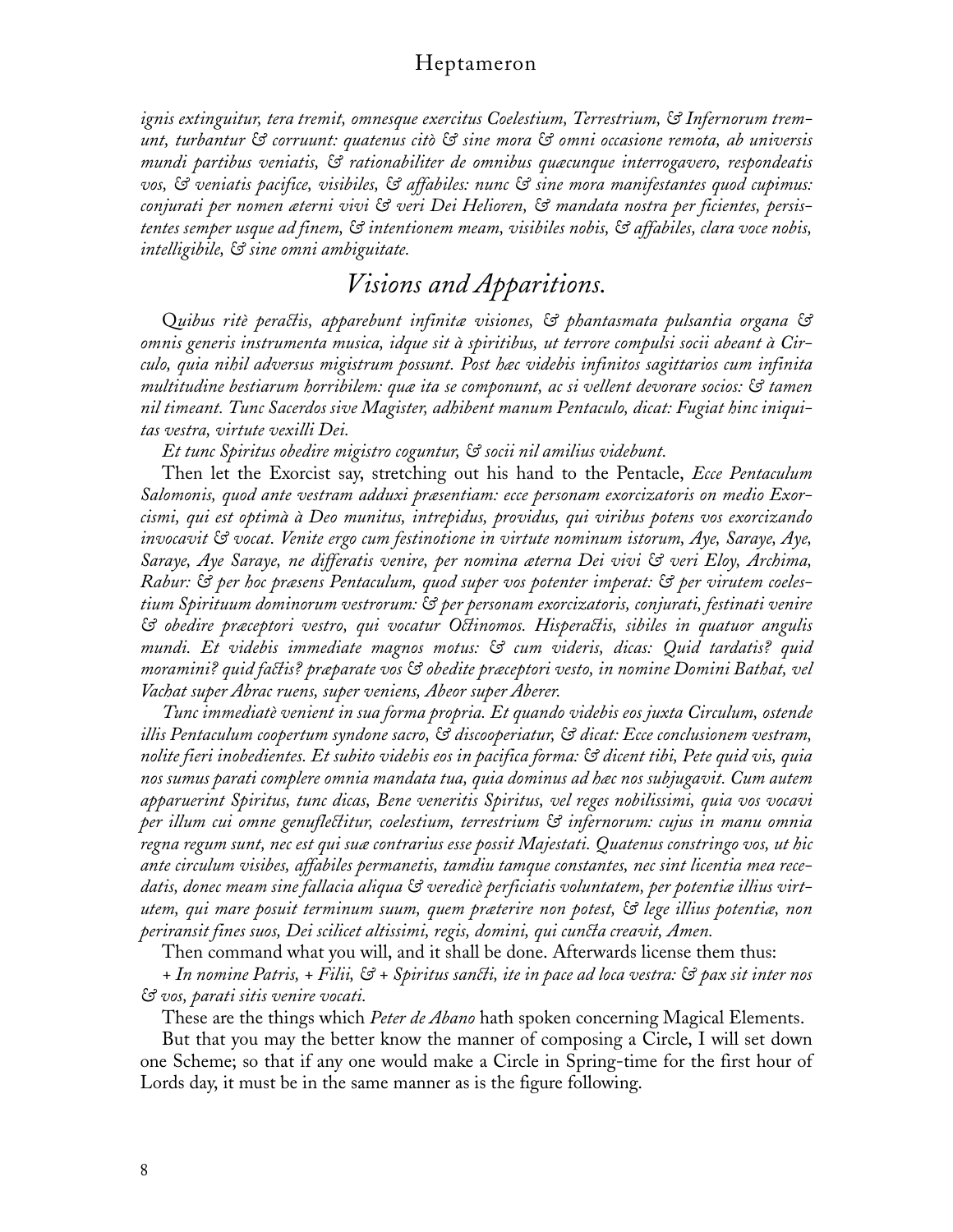*The figure of a Circle for the first hour of the Lords day, in Spring-time.*



It remaineth now, That we explain the week, the several dayes thereof: and first of the Lords day.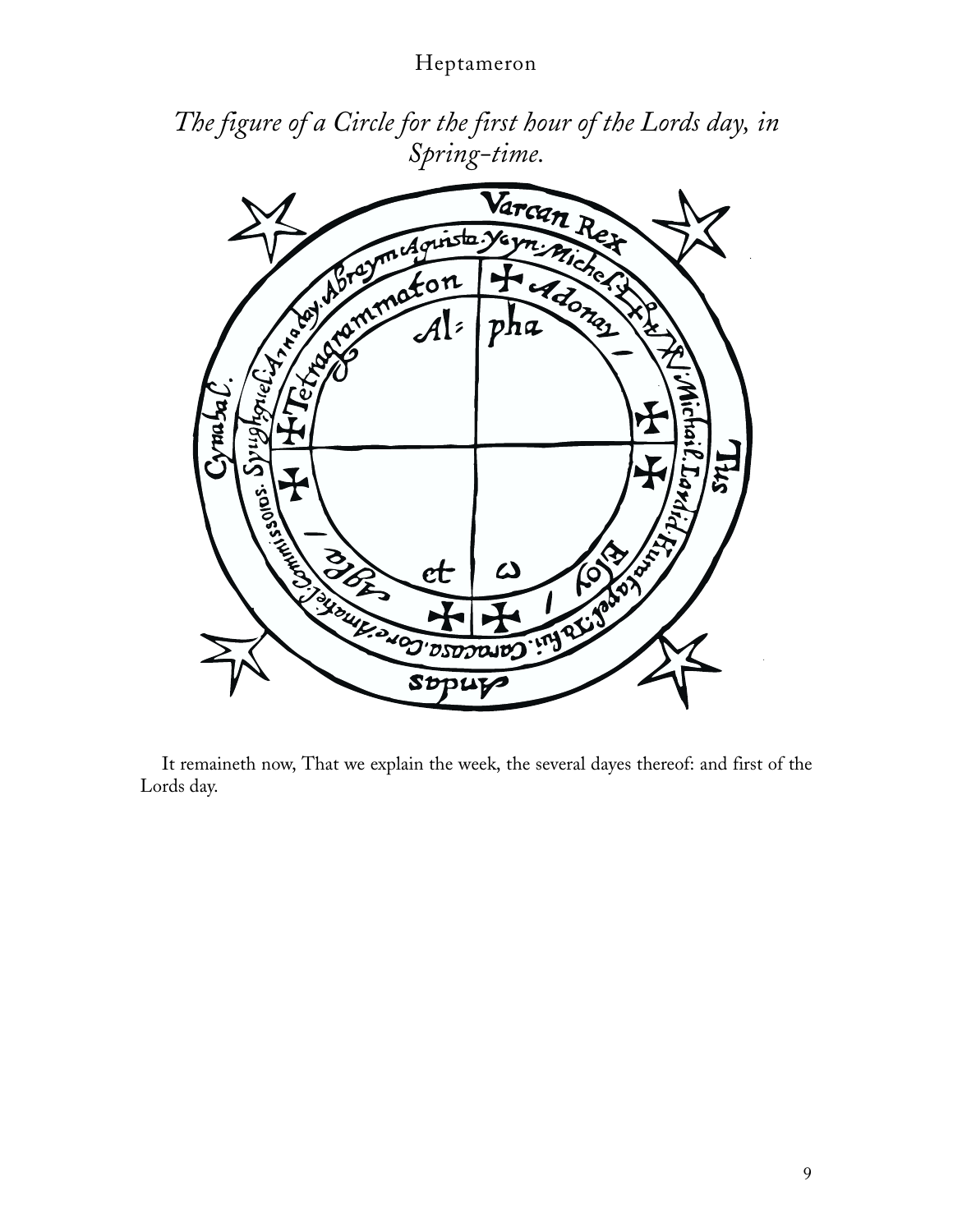## *Considerations of the Lords day*

The Angel of the Lords day, his Sigil, Planet, the Signe of the Planet, and the name of the fourth heaven.



the angels of the lords day. *Michael, Dardiel, Huratapal.*

the angels of the air ruling on the lords day. *Varcan,* King.

his ministers.

*Tus, Andas, Cynabal.*

the winde which the angels of the air abovesaid are under. *The North-winde.*

the angel of the fourth heaven, ruling on the lords day, which ought to be called from the four parts of the world.

AT THE EAST. *Samael. Baciel. Atel. Gabriel. Vionairaba.*

AT THE WEST. *Anael. Pabel. Ustael. Burchat. Suceratos. Capabili.*

AT THE NORTH. *Aiel. Aniel,* vel *Aquiel. Masgabriel. Sapiel. Matuyel.*

AT THE SOUTH. *Haludiel. Machasiel. Charsiel. Uriel. Naromiel.*

THE PERFUME OF THE LORDS DAY.

*Red Wheat.*

## *The Conjuration of the Lords day.*

C*onjuro & confirmo super vos Angeli fortes Dei, & sani, in nomine Adonay, Eye, Eye, Eye, qui est ille, qui fuit, est & erit, Eye, Abraye: & in nomine Saday, Cados, Cados, Cados, alie sendentis super Cherubin, & per nomen magnum ipsius Dei fortis & potentis, exaltatique super*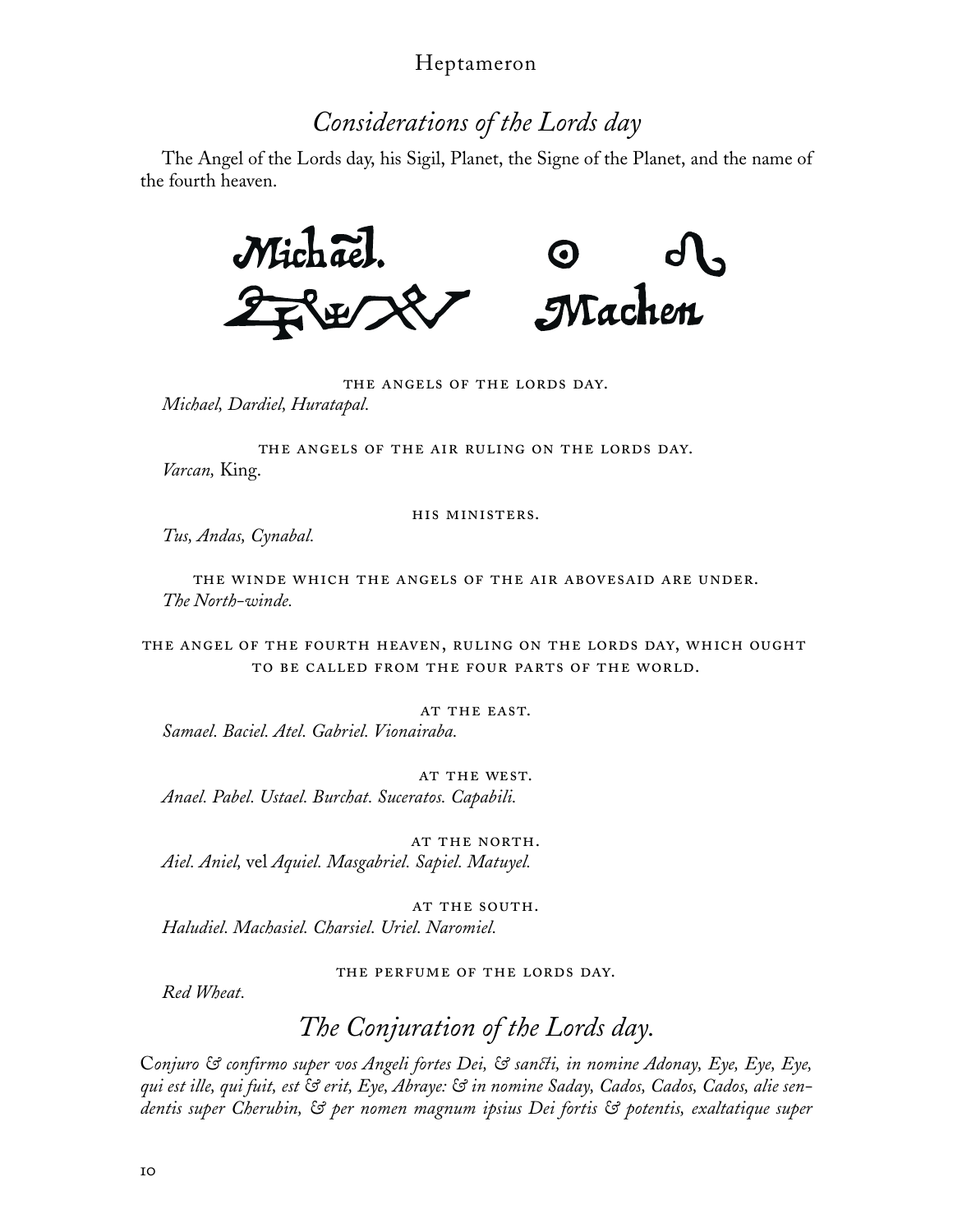*omnes coelos, Eye, Saraye, plasmatoris seculorum, qui creavit mundum, coelum, terram, mare, & omnia quæ in eis sunt in primo die, & sigillavit ea sano nomine suo Phaa: & per nomina san orum Angelorum, qui dominantur in quarto exercitu, & serviunt coram potentissimo Salamia, Angelo magno & honorato: & per nomen stellæ, quæ est Sol, & per signum, & per immensum nomen Dei vivi, & per nomina omnia prædia, conjuro te Michael angele magne, qui es præpositus Diei Dominicæ: & per nomen Adona, Dei Israel, qui creavit mundum & quicquid in eo est, quod pro melabores, & ad moleas omnem meam petitionem, juxta meum velle & votum meum, in negotio & causa mea.* And here thou shalt declare thy cause and business, and for what thing thou makest this Conjuration.

The Spirits of the Air of the Lords day, are under the North-winde; their nature is to procure Gold, Gemmes, Carbuncles, Riches; to cause one to obtain favour and benevolence; to dissolve the enmities of men; to raise men to honors; to carry or take away infirmities. But in what manner they appear, it's spoken already in the former book of Magical Ceremonies.

## *Considerations of Monday.*

The Angel of Munday, his Sigil, Planet, the Signe of the Planet, and name of the first heaven.



THE ANGELS OF MUNDAY.

*Gabriel, Michael, Samael.*

the angels of the air ruling on munday.

*Arcan,* King.

#### his ministers.

*Bilet, Missabu, Abuzaha.*

the winde which the said angels of the air are subject to. *The West-winde.*

the angels of the first heaven, ruling on munday, which ought to be called from the four parts of the world.

FROM THE EAST. *Gabriel. Gabrael. Madiel. Deamiel. Janael.*

FROM THE WEST. *Sachiel. Zaniel. Habaiel. Bachanael. Corabael.*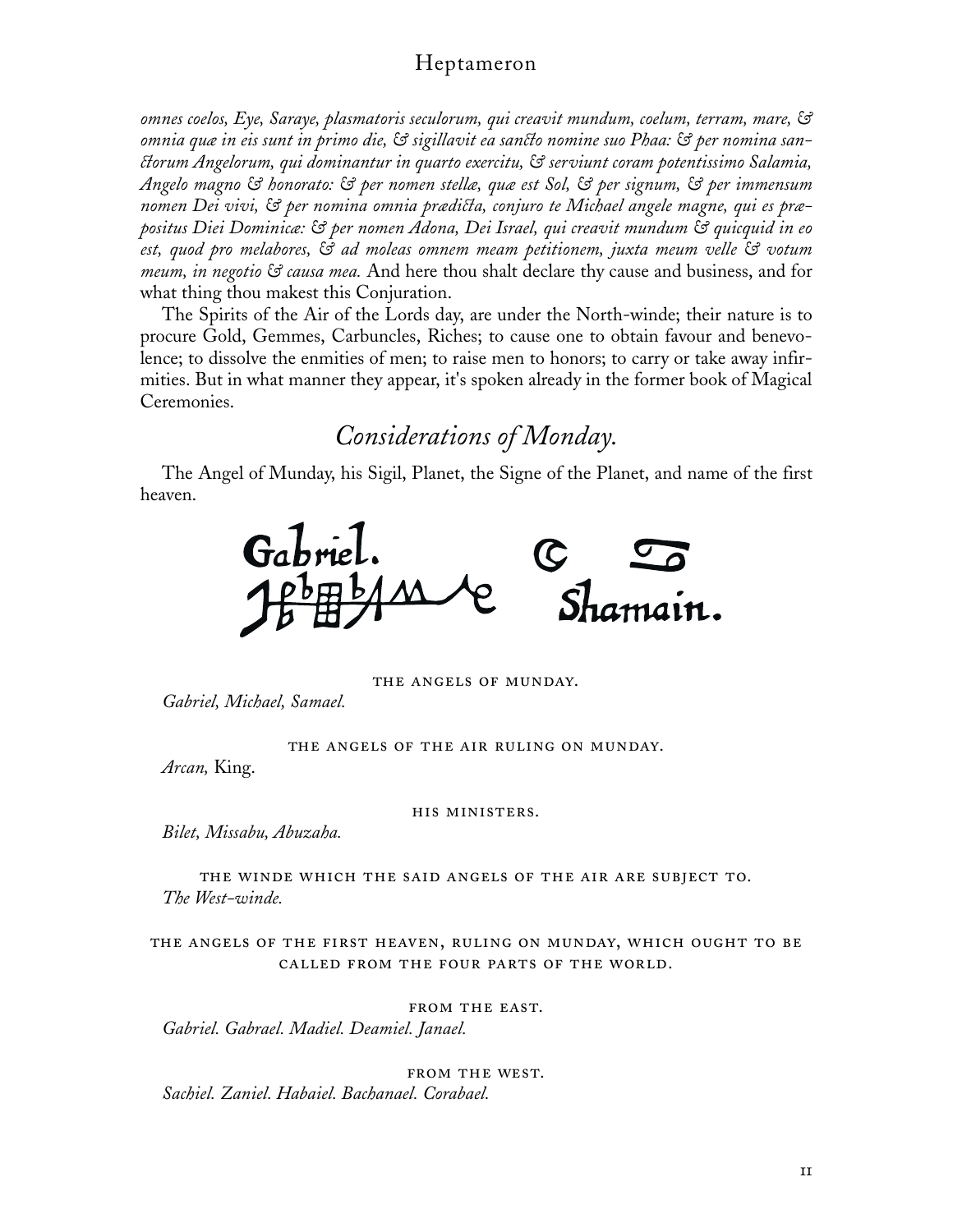FROM THE NORTH.

*Mael. Vuael. Valnum. Baliel. Balay. Humastrau.*

FROM THE SOUTH. *Curaniel. Dabriel. Darquiel. Hanun. Anayl. Vetuel.*

THE PERFUME OF MUNDAY.

*Aloes.*

## *The Conjuration of Munday.*

C*onjuro & confirmo super vos Angeli fortes & boni, in nomine Adonay, Adonay, Adonay, Eie, Eie, Eie, Cados, Cados, Cados, Achim, Achim, Ja, Ja, Fortis, Ja, qui apparuis monte Sinai, cum glorificatione regis Adonay, Saday, Zebaoth, Anathay, Ya, Ya, Ya, Marinata, Abim, Jeia, qui maria creavit stagna & omnes aquas in secundo die, quasdam super coelos, & quosdam in terra. Sigillavit mare in alio nomine suo, & terminum, quam sibi posuit, non præter b t: & per nomina Angelorum, qui dominantur in primo exercitu, qui serviunt Orphaniel Angelo magno, precioso & honorato: & per nomen Stellæ, quæ est Luna: & per nomina prædia, super te conjuro, scilicet Gabriel, qui es præpositus diei. Lunæ secundo quòd pro me labores & adimpleas,* &c. As in the Conjuration of Sunday.

The Spirits of the Air of Munday, are subject to the West-winde, which is the winde of the Moon: their nature is to give silver; to convey things from place to place; to make horses swift, and to disclose the secrets of persons both present and future: but in what manner they appear, you may see in the former book.

## *Considerations of Tuesday.*

The Angel of Tuesday, his sigil, his Planet, the Signe governing that Planet, and the name of the fifth heaven.



THE ANGELS OF TUESDAY.

*Samael. Satael. Amabiel.*

the angels of the air ruling on tuesday.

*Samax,* King.

#### his ministers.

*Carmax, Ismoli, Paffran.*

the winde to which the said angels are subject. *The East-winde.*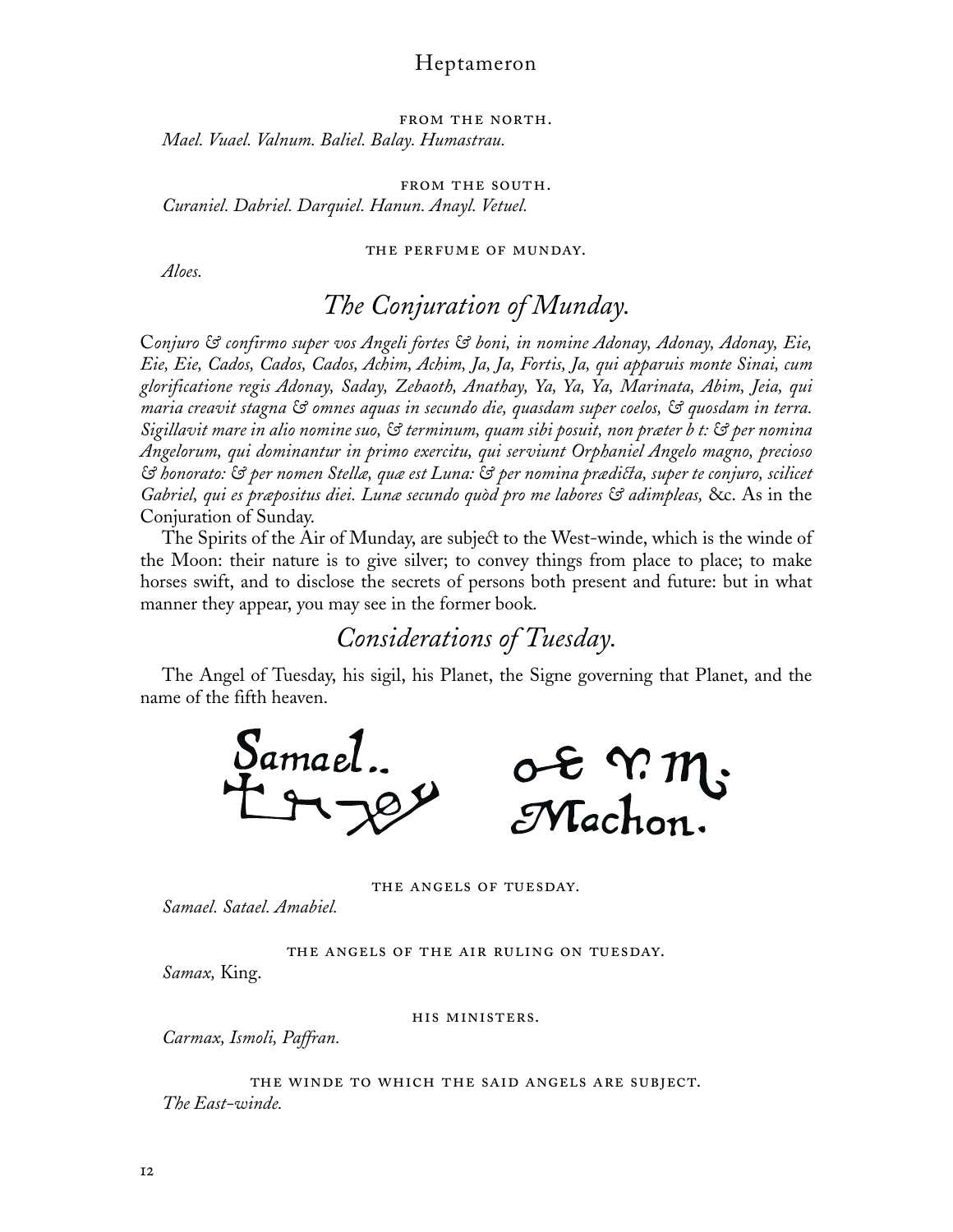the angels of the fifth heaven ruling on tuesday, which ought to be called from the four parts of the world.

AT THE EAST.

*Friagne. Guael. Damael. Calzas. Arragon.*

AT THE WEST. *Lama. Astagna. Lobquin. Soncas. Jazel. Isiael. Irel.*

AT THE NORTH. *Rahumel. Hyniel. Rayel. Seraphiel. Mathiel. Fraciel.*

AT THE SOUTH. *Sacriel. Janiel. Galdel. Osael. Vianuel. Zaliel.*

THE PERFUME OF TUESDAY.

*Pepper.*

### *The Conjuration of Tuesday.*

C*onjuro & confirmo super vos, Angeli fortes & sani, per nomen Ya, Ya, Ya, He, He, He, Va, Hy, Hy, Ha, Ha, Ha, Va, Va, Va, An, An, An, Aie, Aie, Aie, El, Ay, Elibra, Eloim, Eloim: & per nomina ipsius alti Dei, qui secit aquam aridam apparere, & vocavit terram, & produxit arbores, & herbas de ea, & sigillavit super eam cum precioso, honorato, metuendo & sano nomine suo: & per nomen angelorum dominantium in quinto exercitu, qui serviunt Acimoy Angelo magno, forti, potenti, & honorato: & per nomen Stellæ, quæ est Mars: & per nomina prædia conjuro super te Samael, Angele magne, qui præpositus es diei Martis: & per nomina Adonay, Dei vivi & veri, quod pro me labores, & adimpleas,* &c. As in the Conjuration of Sunday.

The Spirits of the Air of Tuesday are under the East-winde: their nature is to cause wars, mortality, death and combustions; and to give two thousand Souldiers at a time; to bring death, infirmities or health. The manner of their appearing you may see in the former book.

## *Considerations of Wednesday.*

The Angel of Wednesday, his Sigil, Planet, the Signe governing that Planet, and the name of the second heaven.



the angels of wednesday.

*Raphael. Miel. Seraphiel.*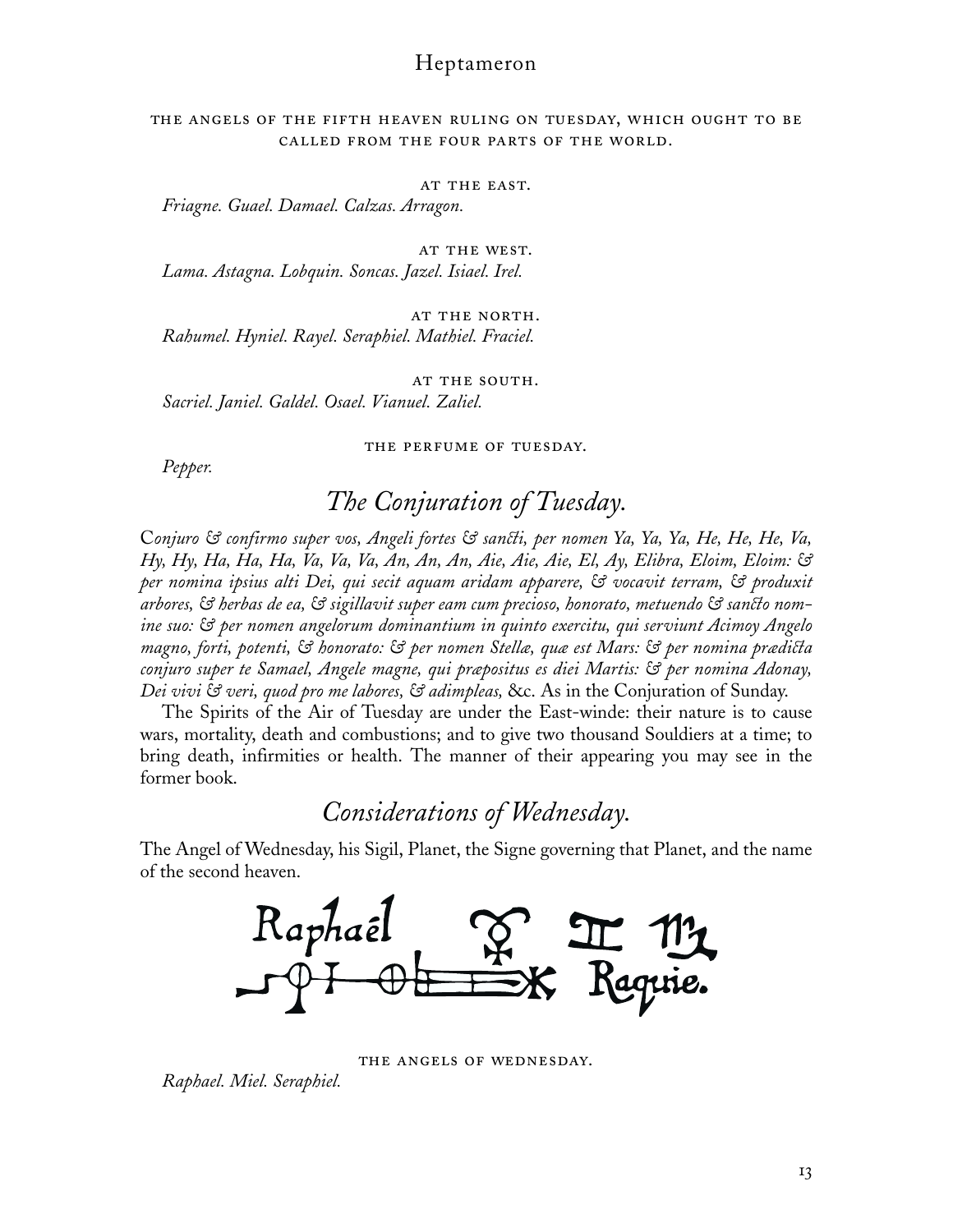the angels of the air ruling on wednesday. *Mediat,* or *Modiat,* King.

ministers.

*Suquinos, Sallales.*

the winde to which the said angels of the air are subject. *The Southwest-winde.*

the angels of the second heaven govern wednesday, which ought to be called from the four parts of the world.

AT THE EAST.

*Mathlai. Tarmiel. Baraborat.*

AT THE WEST.

*Jeresous. Mitraton.*

AT THE NORTH. *Thiel. Rael. Jariahel. Venahel. Velel. Abuiori. Ucirnuel.*

AT THE SOUTH.

*Milliel. Nelapa. Babel. Caluel. Vel. Laquel.*

THE FUMIGATION OF WEDNESDAY.

*Mastick.*

## *The Conjuration of Wednesday.*

C*onjuro & confirmo vos angeli fortes, sani & potentes, in nomine fortis, metuendissimi & benedii Ja, Adonay, Eloim, Saday, Saday, Saday, Eie, Eie, Eie, Asamie, Asaraie: & in nomine Adonay Dei Israel, qui creavit luminaria magna, ad distinguendum diem à noe: & per nomen omnium Angelorum deservientium in exercitu secundo coram Tetra Angelo majori, atque forti & potenti: & per nomen Stellæ, quæ est Mercurius: & per nomen Sigilli, quæ sigillatur a Deo fortissimo & honoratio: per omnia prædia super te Raphael Angele magne, conjuro, qui es præpositus die: quartæ: & per nomen sanum quod erat scriptum in fronte Aaron sacerdotis altissimi creatoris: & per nomina Angelorum qui in gratiam Salvatoris confirmati sunt: & per nomen sedis Animalium, habentium senas alas, quòd pro me labo, et,* &c. As in the Conjuration of Sunday.

The Spirits of the Air of Wednesday are subject to the South-west-winde: their nature is to give all Metals; to reveal all earthly things past, present and to come; to pacifie judges, to give victories in war, to re-edifie, and teach experiments and all decayed Sciences, and to change bodies mixt of Elements conditionally out of one into another; to give infirmities or health; to raise the poor, and cast down the high ones; to binde or lose Spirits; to open locks or bolts: such-kinde of Spirits have the operation of others, but not in their perfect power, but in virtue or knowledge. The what manner they appear, it is before spoken.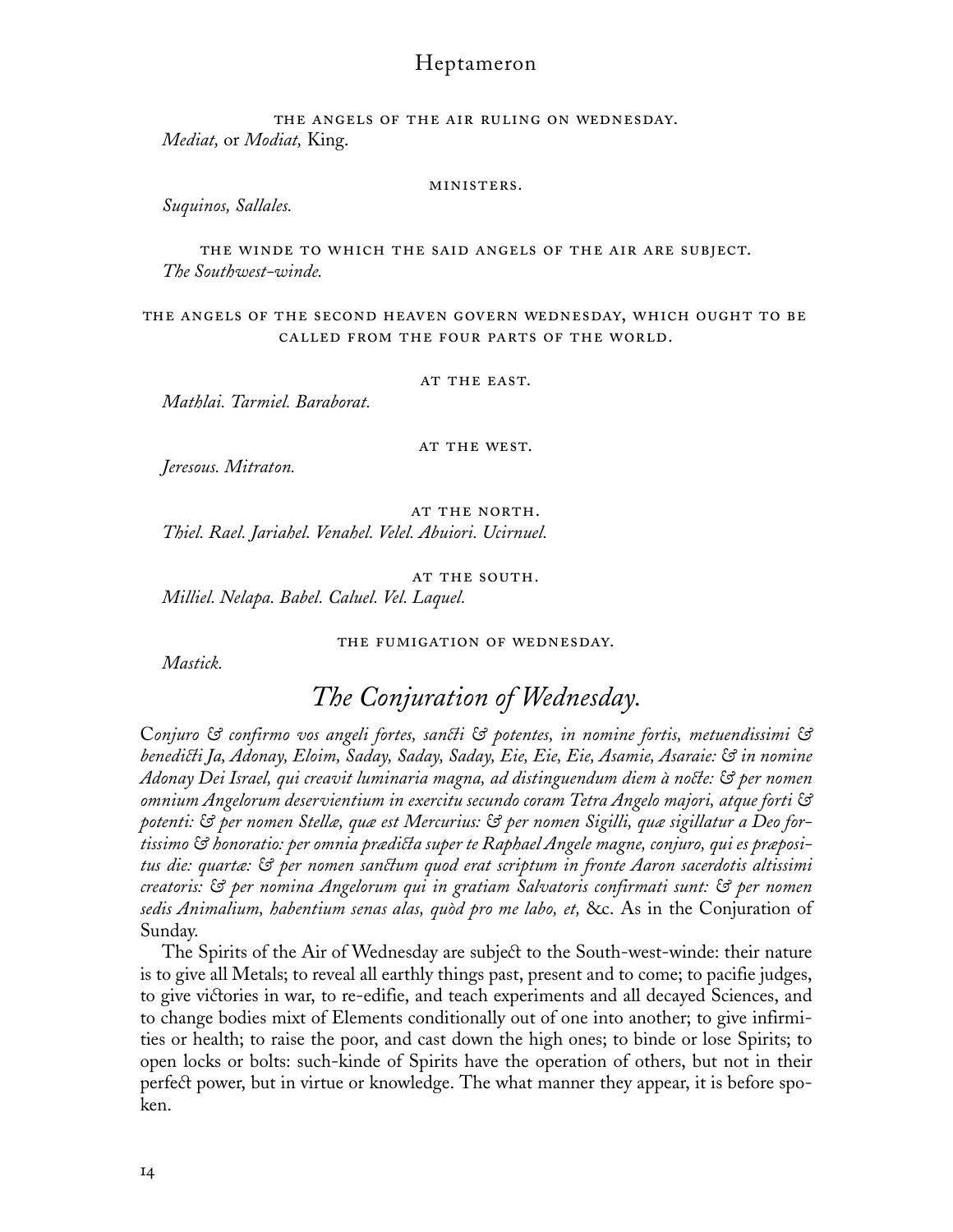## *Considerations of Thursday.*

The Angel of Thursday, his Sigil, Planet, the Signe of the Planet, and the name of the sixth heaven.

Sachiel.  $\frac{11}{2}$  + = IC<br>B L L Zebul.

THE ANGELS OF THURSDAY.

*Sachiel. Castiel. Asasiel.*

the angels of the air governing thursday.

*Suth,* Rex.

#### ministers.

*Maguth, Gutrix.*

the winde which the said angels of the air are under. *The South-winde.*

but because there are no angels of the air to be found above the fifth heaven, therefore on thursday say the prayers following in the four PARTS OF THE WORLD.

#### AT THE EAST.

*O Deus magne & excelse, & honorate, per infinita secula.*

#### AT THE WEST.

*O Deus sapiens, & clare, & juste, ac divina clementia: ego rogo te piissime Pater, quòd meam petitionem, quòd meum opus, & meum laborem hodie debeam complere, & perfeè intelligere. Tu qui vivis & regnas per infinita secula seculorum, Amen.*

#### AT THE NORTH.

*O Deus potens, fortis, & sine principio.*

#### AT THE SOUTH.

*O Deus potens & Misericors.*

THE PERFUME OF THURSDAY.

*Saffron.*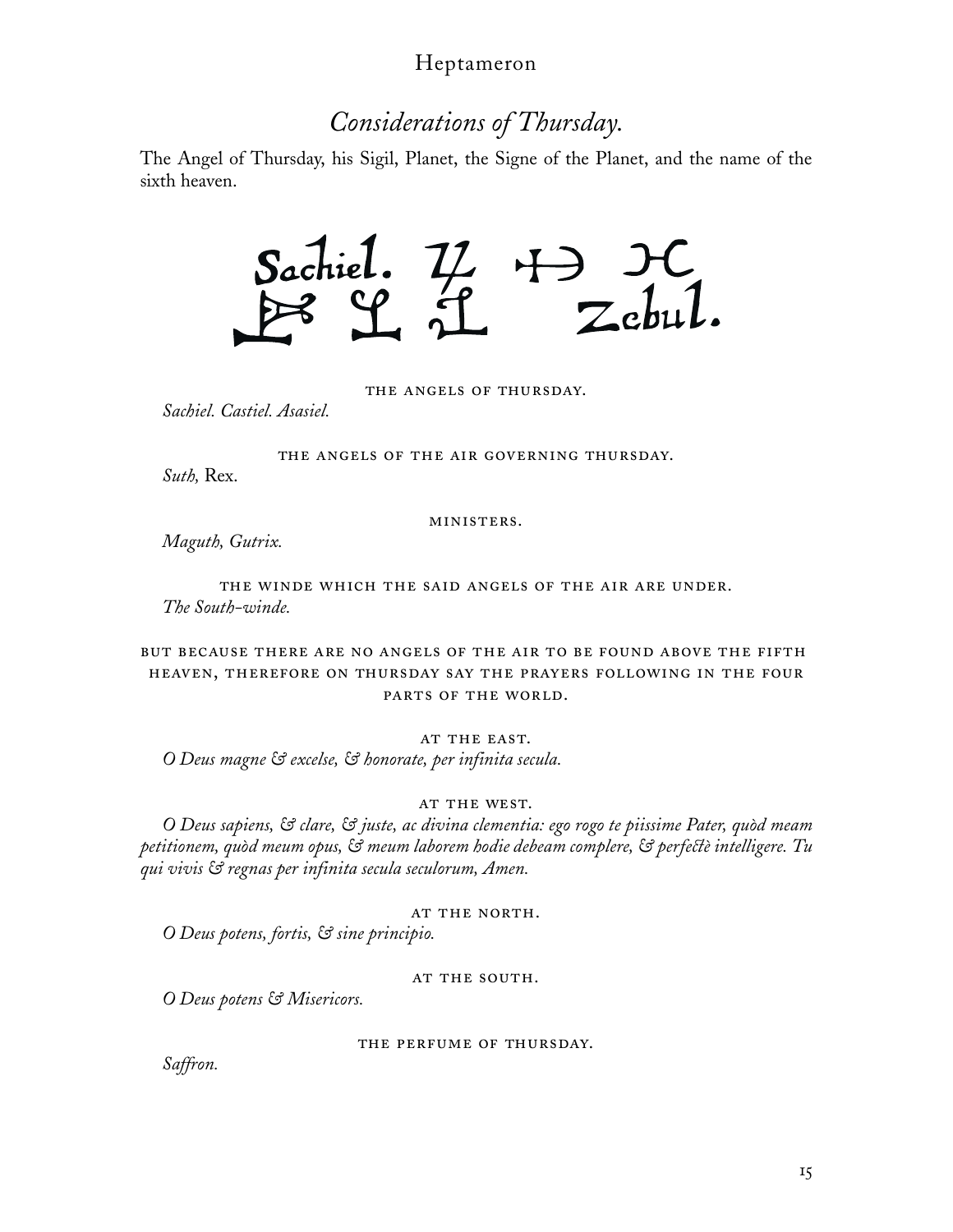## *The Conjuration of Thursday.*

C*onjuro & confirmo super vos, Angeli sani, per nomen, Cados, Cados, Cados, Eschereie, Eschereie, Eschereie, Hatim ya, fortis firmator seculorum, Cantine, Jaym, Janic, Anic, Calbat, Sabbac, Berifay, Alnaym: & per nomen Adonay, qui creavit pisces reptilia in aquis, & aves super faciem terræ, volantes versus coelos die quinto: & per nomina Angelorum serventium in sexto exercitu coram pastore Angelo sano & magno & potenti principe: & per nomen stellæ, quæ est Jupiter: & per nomen Sigilli sui: & per nomen Adonay, summi Dei, omnium creatoris: & per nomen omnium stellarum, & per vim & virtutem earum: & per nomina prædia, conjuro te Sachiel Angele magne, qui es præpositus dici Jovis, ut pro me labores,* &c. As in the Conjuration of the Lords day.

The Spirits of the Air of Thursday, are subject to the South-winde; their nature is to procure the love of woman; to cause men to be merry and joyful; to pacifie strife and contentions; to appease enemies; to heal the diseased, and to disease the whole; and procureth losses, or taketh them away. Their manner of appearing is spoken of already.

## *Considerations of Friday.*

The Angel of Friday, his Sigil, his Planet, the Signe governing that Planet, and name of the third heaven.



the angels of friday.

*Anael. Rachiel. Sachiel.*

the angels of the air reigning on friday. *Sarabotes,* King.

ministers.

*Amabiel. Aba. Abalidoth. Flaef.*

the winde which the said angels of the air are under. *The West-winde.*

angels of the third heaven, ruling on friday, which are to be called FROM THE FOUR PARTS OF THE WORLD.

AT THE EAST. *Setchiel. Chedusitaniel. Corat. Tamael. Tenaciel.*

AT THE WEST. *Turiel. Coniel. Babiel. Kadie. Maltiel. Huphaltiel.*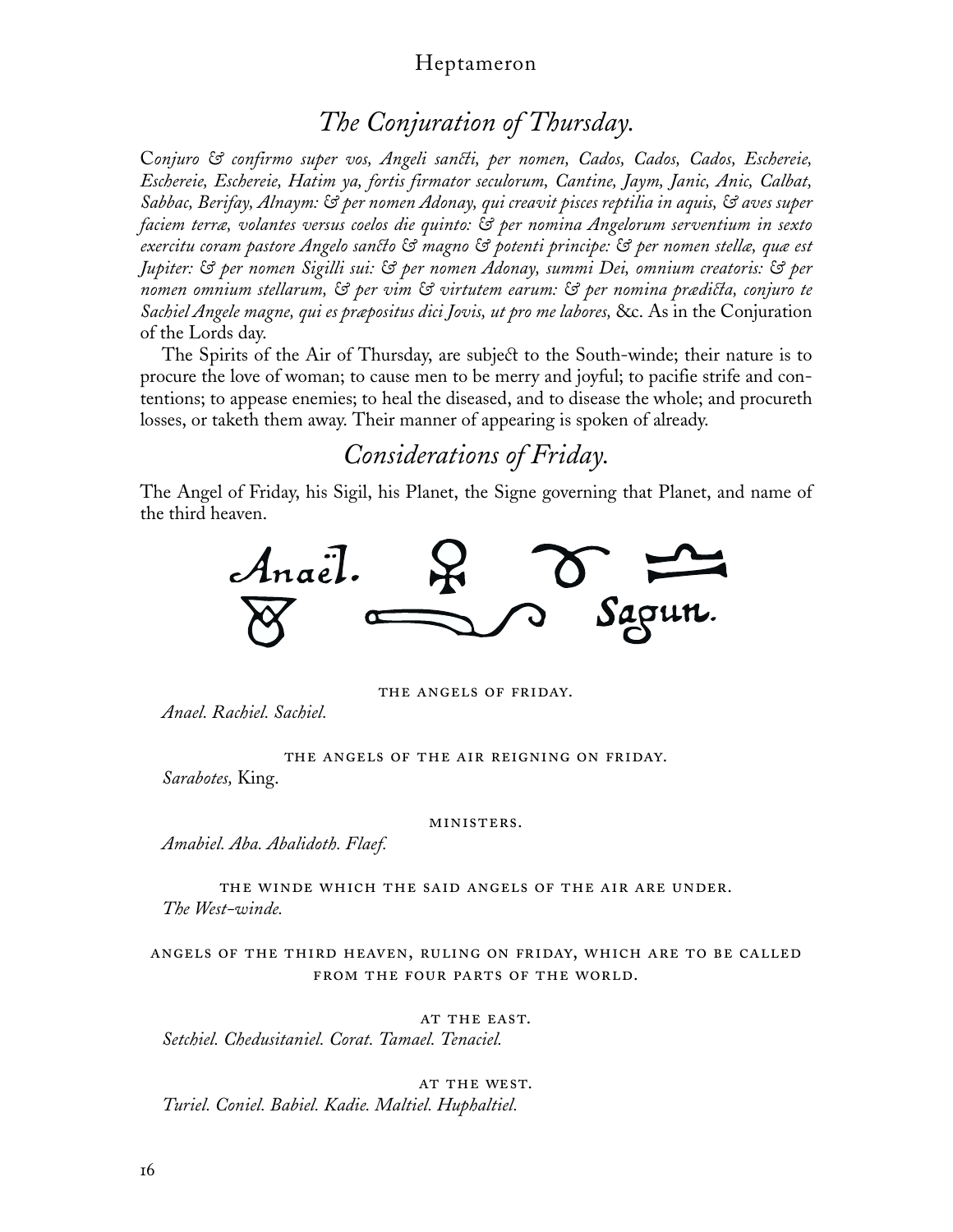AT THE NORTH. *Peniel. Pemael. Penat. Raphael. Raniel. Doremiel.*

AT THE SOUTH.

*Porna. Sachiel. Chermiel. Samael. Santanael. Famiel.*

the perfume of friday.

*Pepperwort.*

## *The Conjuration of Friday.*

C*onjuro & confirmo super vos Angeli fortes, sani atque potentes, in nomine On, Hey, Heya, Ja, Je, Adonay, Saday, & in nomine Saday, qui creavit quadrupedia & anamalia reptilia, & homines in sexto die, & Adæ dedit potestatem super omnia animalia: unde benedium sit nomen creatoris in loco suo: & per nomina Angelorum servientium in tertio exercitu, coram Dagiel Angelo magno, principe forti atque potenti: & per nomen Stellæ quæ est Venus: & per Sigillum ejus, quod quidem est sanum: & per nomina prædia conjuro super te Anael, qui es præpositus diei sextæ, ut pro me labores,* &c. As before in the Conjuration of Sunday.

The Spirits of the Air of Friday are subject to the West-winde; their nature is to give silver: to excite men, and incline them to luxury; to reconcile enemies through luxury; and to make marriages; to allure men to love women; to cause, or take away infirmities; and to do all things which have motion.

## *Considerations of Saturday, or the Sabbath day.*

The Angel of Saturday, his Seal, his Planet, and the Signe governing the Planet.



THE ANGELS OF SATURDAY.

*Cassiel. Machatan. Uriel.*

the angels of the air ruling on saturday.

*Maymon,* King.

ministers.

*Abumalith. Assaibi. Balidet.*

the winde which the said angels of the air aforesaid are under. *The Southwest-winde.*

THE FUMIGATION OF FRIDAY.

*Sulphur.*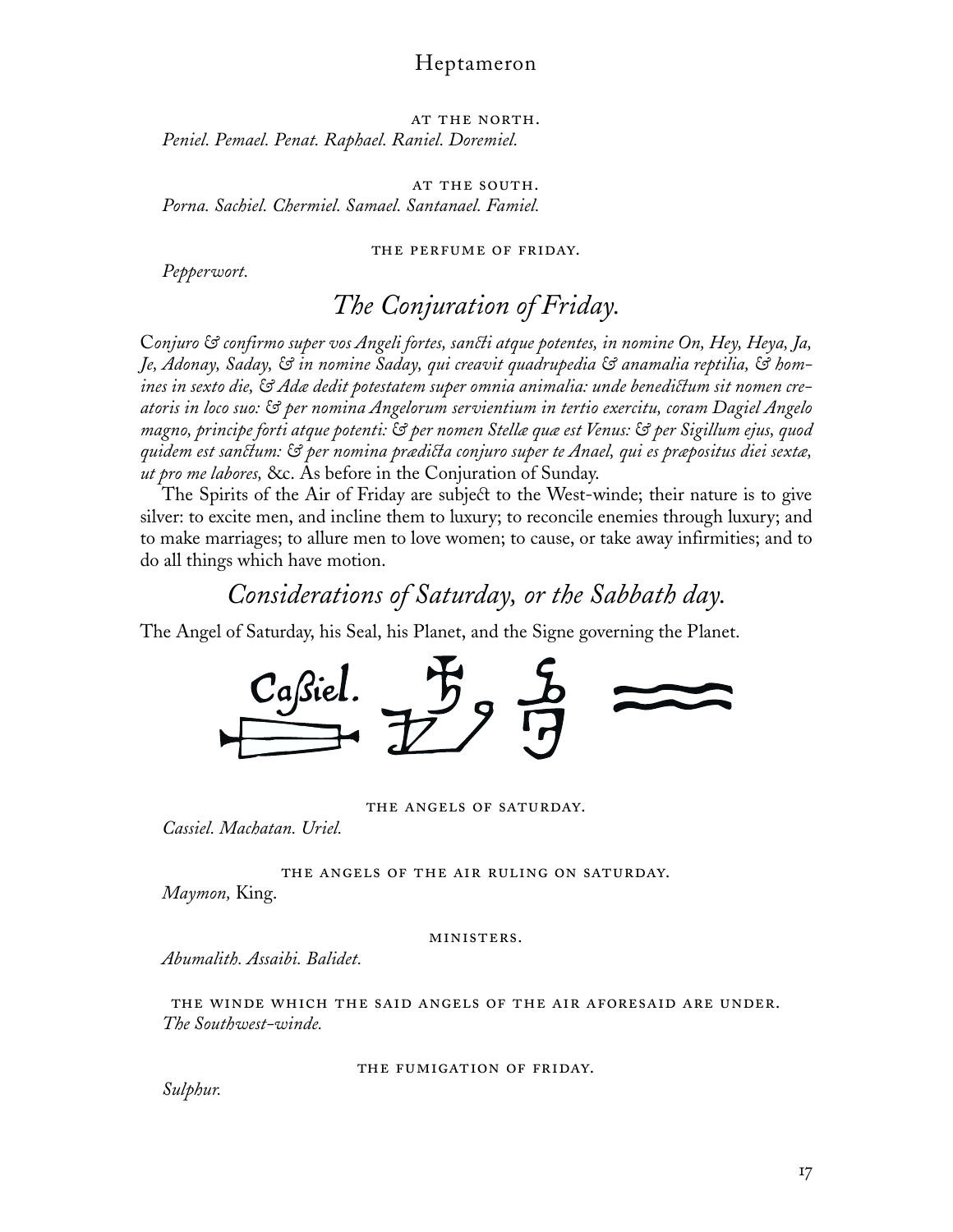It is already declared in the Consideration of Thursday, That there are no Angels ruling the Air, above the fifth heaven: therefore in the four Angles of the world, use those Orations which you see applied to that purpose on Thursday.

## *The Conjuration of Saturday.*

C*onjuro & confirmo super vos Caphriel vel Cassiel, Machatori, & Seraquiel Angeli fortes & potentes: & per nomen Adonay, Adonay, Adonay, Eie, Eie, Eie, Acim, Acim, Acin, Cados, Cados, Ina vel Ima, Ima, Saclay, Ja, Sar, Domini formatoris seculorum, qui in septimo die quie vt: & per illum qui in beneplacito suo filiis Israel in hereditatem observandum dedit, ut eum firmiter custodirent, & sanificarent, ad habendem inde bonam in alio seculo remunerationem: & per nomina Angelorum servientium in exercitu septimo Pooel Angelo magno & potenti principi: & per nomen stellæ quæ est Saturnus: & per sanum Sigillum ejus: & per nomina prædia conjuro super te Caphriel, qui præpositus es diei septimæ, quæ est dies Sabbati, quòd pro me labores,* &c. As is set down in the Conjuration of the Lords day.

The Spirits of the Air of Saturday are subject to the Southwest-winde: the nature of them is to sow discordes, hatred, evil thoughts and cogitations; to give leave freely, to slay and kill every one, and to lame or maim every member. Their manner of appearing is declared in the former book.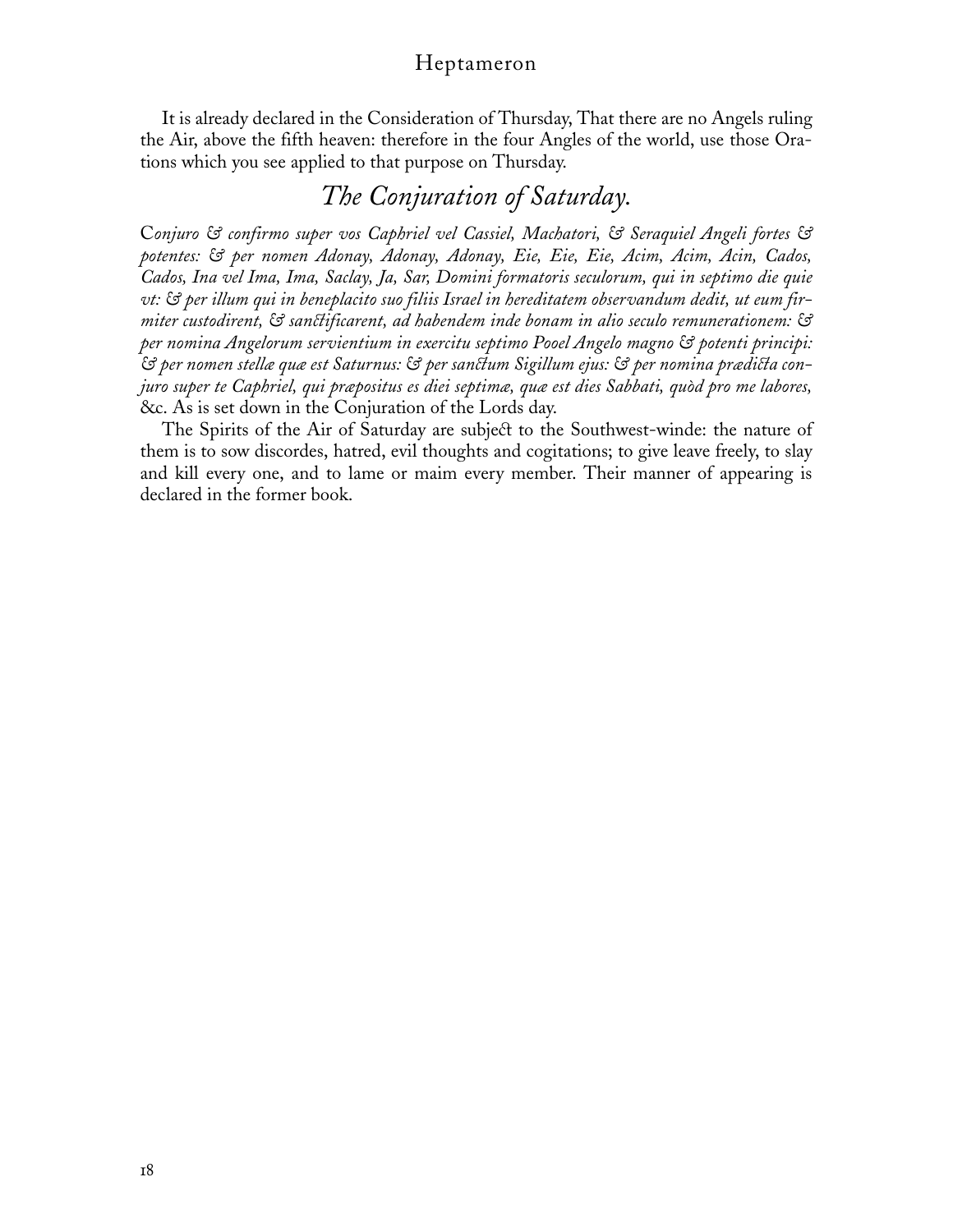$\frac{1}{2}$ 120536 **ACTION AND SURVAY AND SURVAY STATES** HA. 12 EN DES SALVES EN DES SALVES DE L'ÉGENDES DE L'ÉGENDES DE L'ÉGENDE DE L'ÉGENDE DE L'ÉGENDE DE L'ÉGENDE DE L

# *Tables of the Angels of the Hours, according to the course of the dayes.*

### *SUNDAY.*

| Hours of the day. | Angels<br>hours. | of | the Hours of the day. | Angels<br>hours. | of | the |
|-------------------|------------------|----|-----------------------|------------------|----|-----|
| $1.$ Yayn.        | Michael.         |    | 7. Ourer.             | Samael.          |    |     |
| 2. Janor.         | Anael.           |    | 8. Tanic.             | Michael.         |    |     |
| 3. Nasnia.        | Raphael.         |    | 9. Neron.             | Anael.           |    |     |
| 4. Salla.         | Gabriel.         |    | $10.$ Jayon.          | Raphael.         |    |     |
| 5. Sadedali.      | Cassiel.         |    | 11. Abay.             | Gabriel.         |    |     |
| 6. Thamur.        | Sachiel.         |    | 12. Natalon.          | Cassiel.         |    |     |

#### *SUNDAY NIGHT*

| Hours of the night. | Angels of the hours. Hours of the night. |              | Angels of the hours. |
|---------------------|------------------------------------------|--------------|----------------------|
| 1. Beron.           | Sachiel.                                 | 7. Netos.    | Cassiel.             |
| 2. Barol.           | Samael.                                  | 8. Tafrac.   | Sachiel.             |
| 3. Thanu.           | Michael.                                 | 9. Saffur.   | Samael.              |
| 4. Athir.           | Anael.                                   | $10.$ Aglo.  | Michael.             |
| 5. Mathun.          | Raphael.                                 | 11. Calerna. | Anael.               |
| 6. Rana.            | Gabriel.                                 | 12. Salam.   | Raphael.             |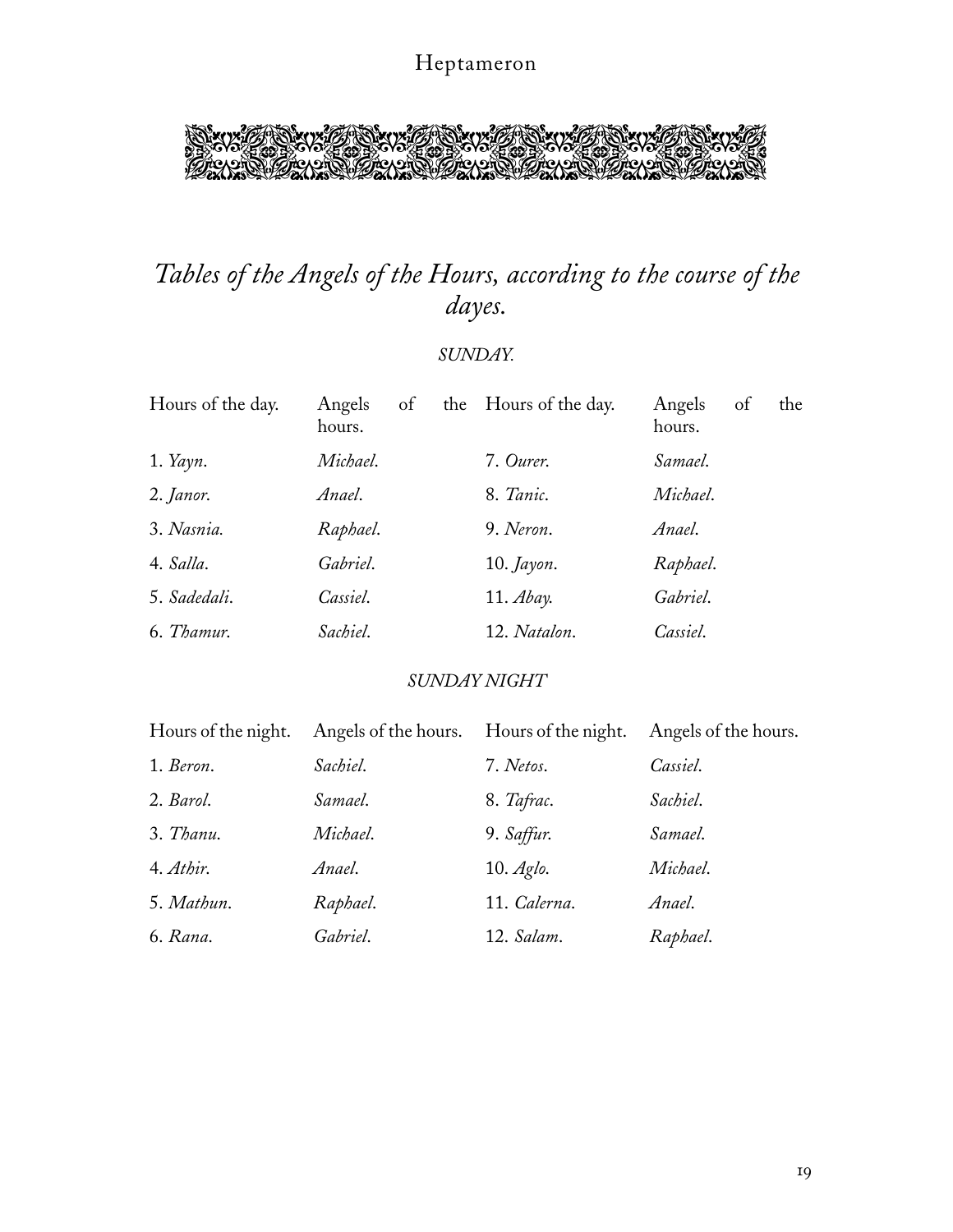#### *MUNDAY.*

| Hours of the day. | Angels of the hours. | Hours of the night. | Angels of the hours. |
|-------------------|----------------------|---------------------|----------------------|
| $1.$ Yayn.        | Gabriel.             | 1. Beron.           | Anael.               |
| 2. Janor.         | Cassiel.             | 2. Barol.           | Raphael.             |
| 3. Nasnia.        | Sachiel.             | 3. Thanu.           | Gabriel.             |
| 4. Salla.         | Samael.              | 4. Athir.           | Cassiel.             |
| 5. Sadedali.      | Michael.             | 5. Mathon.          | Sachiel.             |
| 6. Thamur.        | Anael.               | 6. Rana.            | Samael.              |
| 7. Ourer.         | Raphael.             | 7. Netos.           | Michael.             |
| 8. Tanic.         | Gabriel.             | 8. Tafrac.          | Anael.               |
| 9. Neron.         | Cassiel.             | 9. Sassur.          | Raphael.             |
| $10.$ Jayon.      | Sachiel.             | $10.$ Aglo.         | Gabriel.             |
| 11. Abay.         | Samael.              | 11. Calerna.        | Cassiel.             |
| 12. Natalon.      | Michael.             | 12. Salam.          | Sachiel.             |

### *TUESDAY.*

| Hours of the day. | Angels of the hours. | Hours of the night. | Angels of the hours. |
|-------------------|----------------------|---------------------|----------------------|
| $1.$ Yayn.        | Samael.              | 1. Beron.           | Cassiel.             |
| 2. Janor.         | Michael.             | 2. Barol.           | Sachiel.             |
| 3. Nasnia.        | Anael.               | 3. Thanu.           | Samael.              |
| 4. Salla.         | Raphael.             | 4. Athir.           | Michael.             |
| 5. Sadedali.      | Gabriel.             | 5. Mathon.          | Anael.               |
| 6. Thamur.        | Cassiel.             | 6. Rana.            | Raphael.             |
| 7. Ourer.         | Sachiel.             | 7. Netos.           | Gabriel.             |
| 8. Tanic.         | Samael.              | 8. Tafrac.          | Cassiel.             |
| 9. Neron.         | Michael.             | 9. Sassur.          | Sachiel.             |
| $10.$ Jayon.      | Anael.               | $10.$ Aglo.         | Samael.              |
| $11.$ Abay.       | Raphael.             | 11. Calerna.        | Michael.             |
| 12. Natalon.      | Gabriel.             | 12. Salam.          | Anael.               |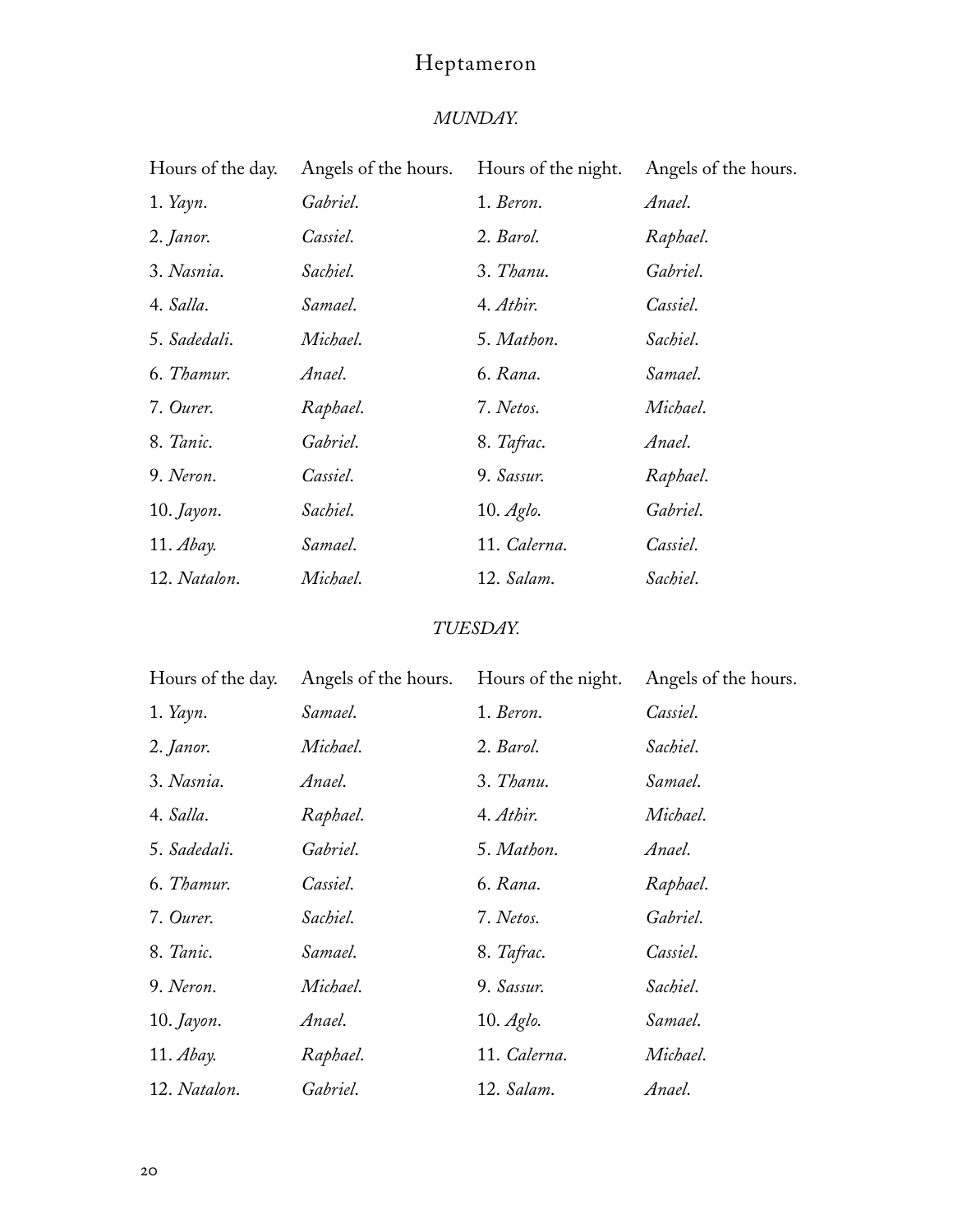#### *WEDNESDAY.*

| Hours of the day. | Angels of the hours. | Hours of the night. | Angels of the hours. |
|-------------------|----------------------|---------------------|----------------------|
| $1.$ Yayn.        | Raphael.             | 1. Beron.           | Michael.             |
| 2. Janor.         | Gabriel.             | 2. Barol.           | Anael.               |
| 3. Nasnia.        | Cassiel.             | 3. Thanu.           | Raphael.             |
| 4. Salla.         | Sachael.             | 4. Athir.           | Gabriel.             |
| 5. Sadedali.      | Samael.              | 5. Mathon.          | Cassiel.             |
| 6. Thamur.        | Michael.             | 6. Rana.            | Sachiel.             |
| 7. Ourer.         | Anael.               | 7. Netos.           | Samael.              |
| 8. Tanic.         | Raphael.             | 8. Tafrac.          | Michael.             |
| 9. Neron.         | Gabriel.             | 9. Sassur.          | Anael.               |
| $10.$ Jayon.      | Cassiel.             | $10.$ Aglo.         | Raphael.             |
| 11. <i>Abay</i> . | Sachiel.             | 11. Calerna.        | Gabriel.             |
| 12. Natalon.      | Samael.              | 12. Salam.          | Cassiel.             |

### *THURSDAY.*

| Hours of the day. | Angels of the hours. | Hours of the night. | Angels of the hours. |
|-------------------|----------------------|---------------------|----------------------|
| $1.$ Yayn.        | Sachiel.             | 1. Beron.           | Gabriel.             |
| 2. Janor.         | Samael.              | 2. Barol.           | Cassiel.             |
| 3. Nasnia.        | Michael.             | 3. Thanu.           | Sachiel.             |
| 4. Salla.         | Anael.               | 4. Athir.           | Samael.              |
| 5. Sadedali.      | Raphael.             | 5. Mathon.          | Michael.             |
| 6. Thamur.        | Gabriel.             | 6. Rana.            | Anael.               |
| 7. Ourer.         | Cassiel.             | 7. Netos.           | Raphael.             |
| 8. Tanic.         | Sachiel.             | 8. Tafrac.          | Gabriel.             |
| 9. Neron.         | Samael.              | 9. Sassur.          | Cassiel.             |
| $10.$ Jayon.      | Michael.             | $10.$ Aglo.         | Sachiel.             |
| $11.$ Abay.       | Anael.               | 11. Calerna.        | Samael.              |
| 12. Natalon.      | Raphael.             | 12. Salam.          | Michael.             |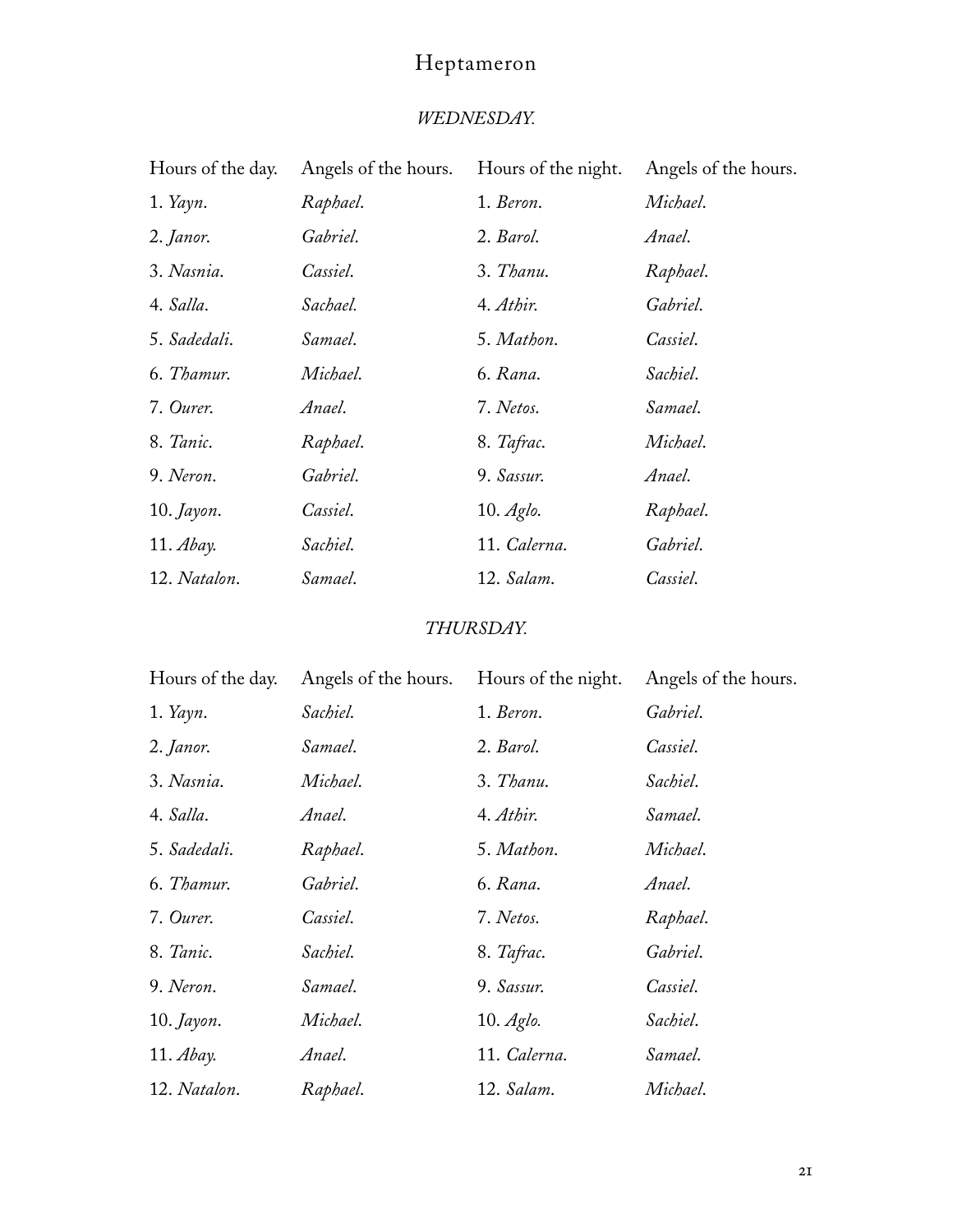#### *FRIDAY.*

| Hours of the day. | Angels of the hours. | Hours of the night. | Angels of the hours. |
|-------------------|----------------------|---------------------|----------------------|
| $1.$ Yayn.        | Anael.               | 1. Beron.           | Samael.              |
| 2. Janor.         | Raphael.             | 2. Barol.           | Michael.             |
| 3. Nasnia.        | Gabriel.             | 3. Thanu.           | Anael.               |
| 4. Salla.         | Cassiel.             | 4. Athir.           | Raphael.             |
| 5. Sadedali.      | Sachiel.             | 5. Mathon.          | Gabriel.             |
| 6. Thamur.        | Samael.              | 6. Rana.            | Cassiel.             |
| 7. Ourer.         | Michael.             | 7. Netos.           | Sachiel.             |
| 8. Tanic.         | Anael.               | 8. Tafrac.          | Samael.              |
| 9. Neron.         | Raphael.             | 9. Sassur.          | Michael.             |
| $10.$ Jayon.      | Gabriel.             | $10.$ Aglo.         | Anael.               |
| $11.$ Abay.       | Cassiel.             | 11. Calerna.        | Raphael.             |
| 12. Natalon.      | Sachiel.             | 12. Salam.          | Gabriel.             |

### *SATURDAY.*

| Hours of the day. | Angels of the hours. | Hours of the night. | Angels of the hours. |
|-------------------|----------------------|---------------------|----------------------|
| $1.$ Yayn.        | Cassiel.             | 1. Beron.           | Raphael.             |
| 2. Janor.         | Sachiel.             | 2. Barol.           | Gabriel.             |
| 3. Nasnia.        | Samael.              | 3. Thanu.           | Cassiel.             |
| 4. Salla.         | Michael.             | 4. Athir.           | Sachiel.             |
| 5. Sadedali.      | Anael.               | 5. Mathon.          | Samael.              |
| 6. Thamur.        | Raphael.             | 6. Rana.            | Michael.             |
| 7. Ourer.         | Gabriel.             | 7. Netos.           | Anael.               |
| 8. Tanic.         | Cassiel.             | 8. Tafrac.          | Raphael.             |
| 9. Neron.         | Sachiel.             | 9. Sassur.          | Gabriel.             |
| $10.$ Jayon.      | Samael.              | $10.$ Aglo.         | Cassiel.             |
| $11.$ Abay.       | Michael.             | 11. Calerna.        | Sachiel.             |
| 12. Natalon.      | Anael.               | 12. Salam.          | Samael.              |